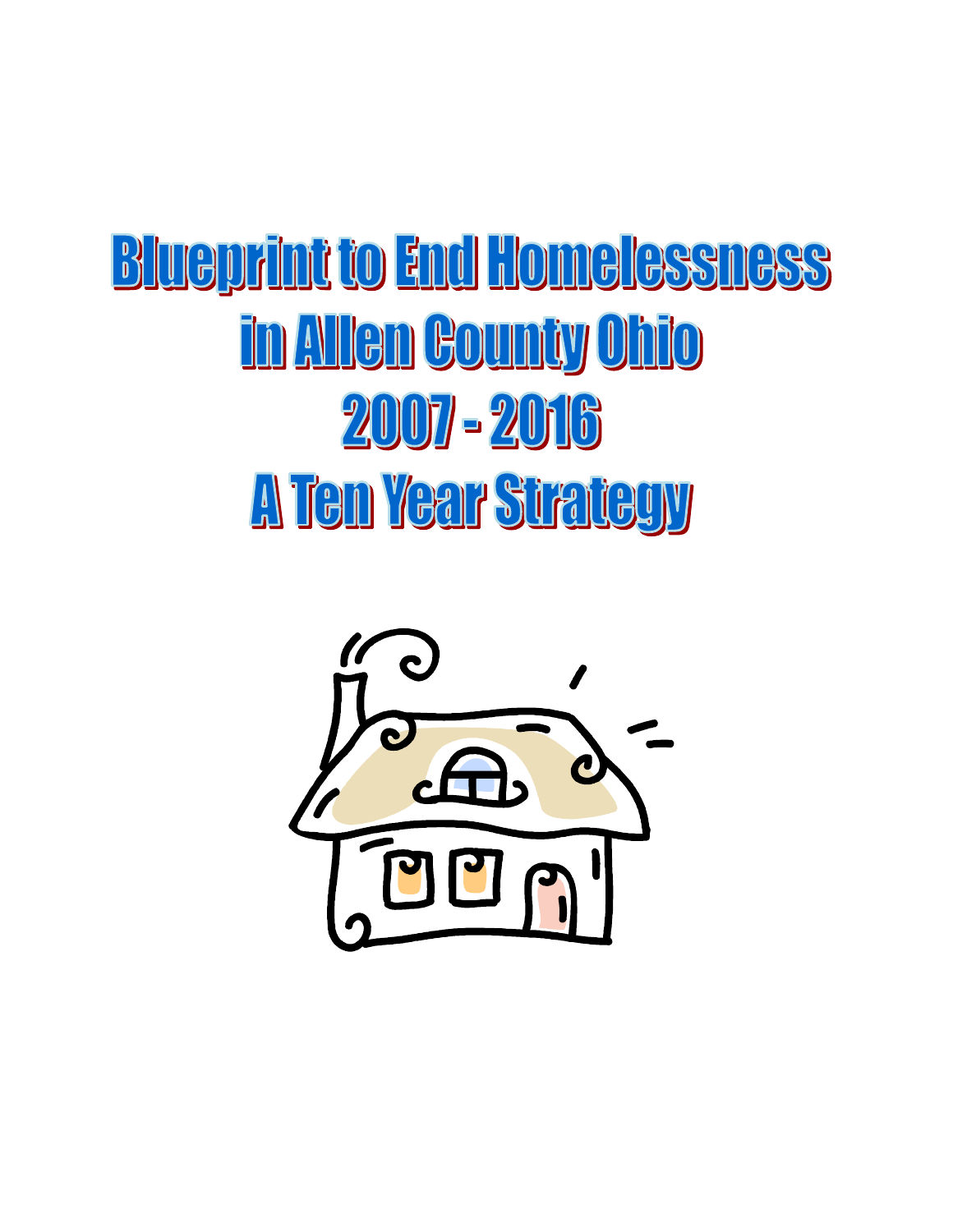# Blueprint **Core Team Members**

Alex Clow, Mike Stahl (APA); Alice Giesken, Mike Schoenhofer (Mental Health and Recovery Services); Amy Sackman Odum, Joann Hamel (City of Lima); Reverend J. Norbert Howe (Catholic Charities); Barb Massa (New Lima); Bev Driver (Allen County Health Department); Bruce Wells (Allen County); Chuck Ferguson (Lima Rescue Mission); Cora Hamman (Career Development); Darrel Craft (Allen County Jail); Tammie Colon, Dan Faraglia, Deb Stinson (Lutheran Social Services); Daniel Hughes (Metropolitan Housing); Dick Weichart (St. Vincent de Paul); Anne Dunbar (MRDD); Heather Powell (DRC); Veronica Hyde (LACCA); Ed Monford (Criminal Justice Coordinator); Jackie Youngblood (RSC); Jody Slemmons (ODOT); Joe Moran (ODNR); John Smith (YMCA); John Schneider (Pathfinder House); Jolene Joseph (Allen County Health Partners); Katie Sielschott (ASTOP); Marilyn Cipollone (Samaritan House); Mark Skaja (St. Rita"s Medical Center); Marketa Robinson (Lima UMADAOP); Mary Early (Allen County FCFC); Melissa Carl (Family Resource Center); Michael Hayden (United Way); Tamara Curtis (Veterans Affairs); Rhonda Henderson-Laidlaw (SAFY); Sara Bowsher (Lima City Schools); Tracy Taylor, Caryn Strayor (Allen County DJFS); Tami Gough (Trinity United Methodist Church).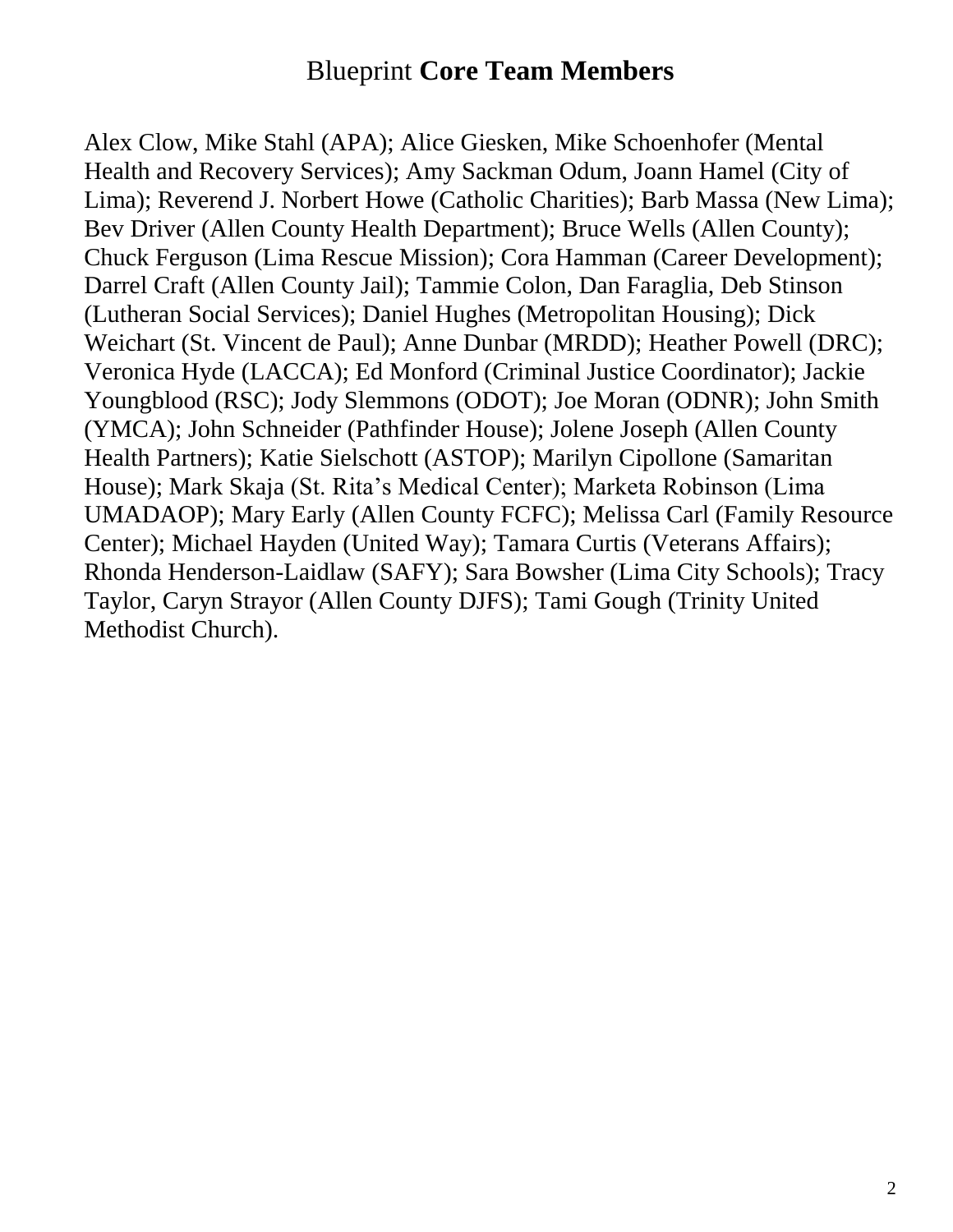# **TABLE OF CONTENTS**

#### EXECUTIVE SUMMARY

| Vision Statement                                        |  |
|---------------------------------------------------------|--|
| History of Lima and Allen County                        |  |
| Development of Housing Consortium and Continuum of Care |  |

### HOMELESSNESS IN OUR COMMUNITY

| Who are the homeless? (Point in Time and 30 Day Survey) |  |
|---------------------------------------------------------|--|
| <b>Contributing Factors</b>                             |  |
| Cost of Homelessness                                    |  |

#### CURRENT RESOURCES AND CHALLENGES

| <b>Strengths and Weaknesses</b>                                        | 24 |
|------------------------------------------------------------------------|----|
| Community Resources (Agency descriptions and services to the homeless) | 25 |
| <b>Housing Inventory</b>                                               | 29 |
| Housing and Service Gaps                                               | 32 |

#### PROBLEMS AND STRATIGIES 33

#### BLUEPRINT CORE TEAM

| Charter<br><b>Members</b>         | 38 |
|-----------------------------------|----|
| <b>CONTINUUM OF CARE MEMBERS</b>  | 39 |
| <b>HOUSING CONSORTIUM MEMBERS</b> | 39 |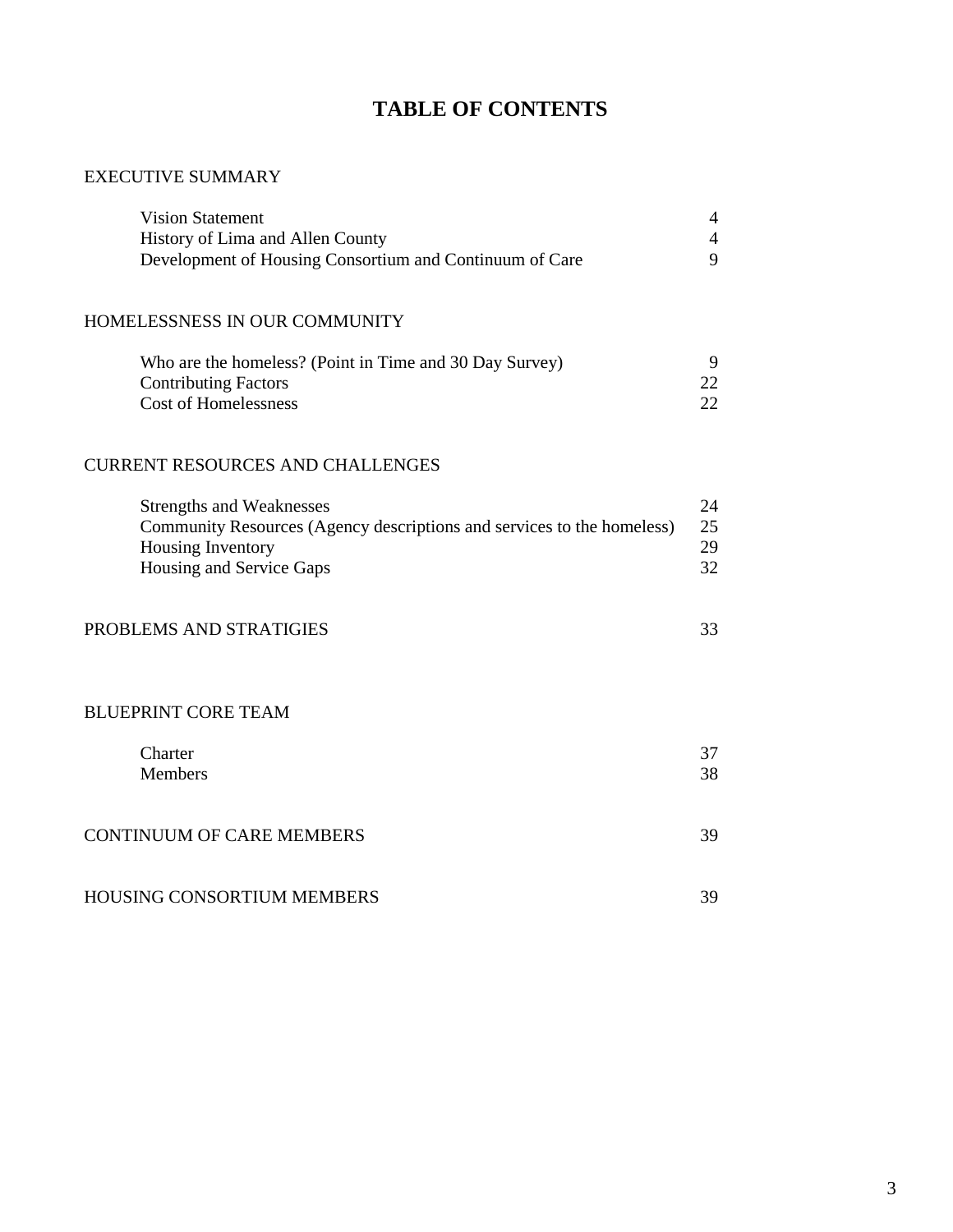# **EXECUTIVE SUMMARY**

# Vision Statement

Within the next ten years, all persons and families experiencing the possibility of homelessness in Allen County will have a permanent, safe, and affordable place to call home.

# Definition of Homelessness

Individuals and families who lack a permanent, affordable, safe and suitable address $^{\rm 1}$ 

# Lima and Allen County

# **General Information Concerning the County**

Allen County, Ohio covers four hundred and five square miles in Northwestern Ohio, located halfway between Toledo and Dayton. The County, established in 1831, is home to 108,473 persons with its County Seat housed in Lima, a city of 40,081 with a CBSA of 155,084. The County serves as a regional employment, shopping and service center for a ten county area. Located on the automotive corridor of Interstate 75, Allen County is within 600 miles of 67% of the U.S. population, 72% of U.S. purchasing power and 70% of all U.S. manufacturing firms.

### **Transportation**

In addition to I-75 (north/south) and U.S. 30 (east/west), Allen County is served by five major state routes - 309,117,81 (all east/west), 65 and 66 (north/south). Both light truck load and truck load overnight services are provided by nearly 30 freight companies with several Lima-based carriers providing "just-in-time" movement of production support materials

The deepwater Port of Toledo is located one hour north of Allen County offering access to international shipping through the Great Lakes and St. Lawrence Seaway. Direct overnight container service is available to most major North American seaports on the East and West coasts.

Rail freight service is provided by Conrail, CSX, Norfolk Southern, Indiana & Ohio and R.J. Corman. These combined Class I and short-line services create a grid of long-haul transportation options for local manufacturers. Several development sites with rail access are available.

 $\overline{\phantom{a}}$  $1$  Definition used in the Houghton Michigan Blueprint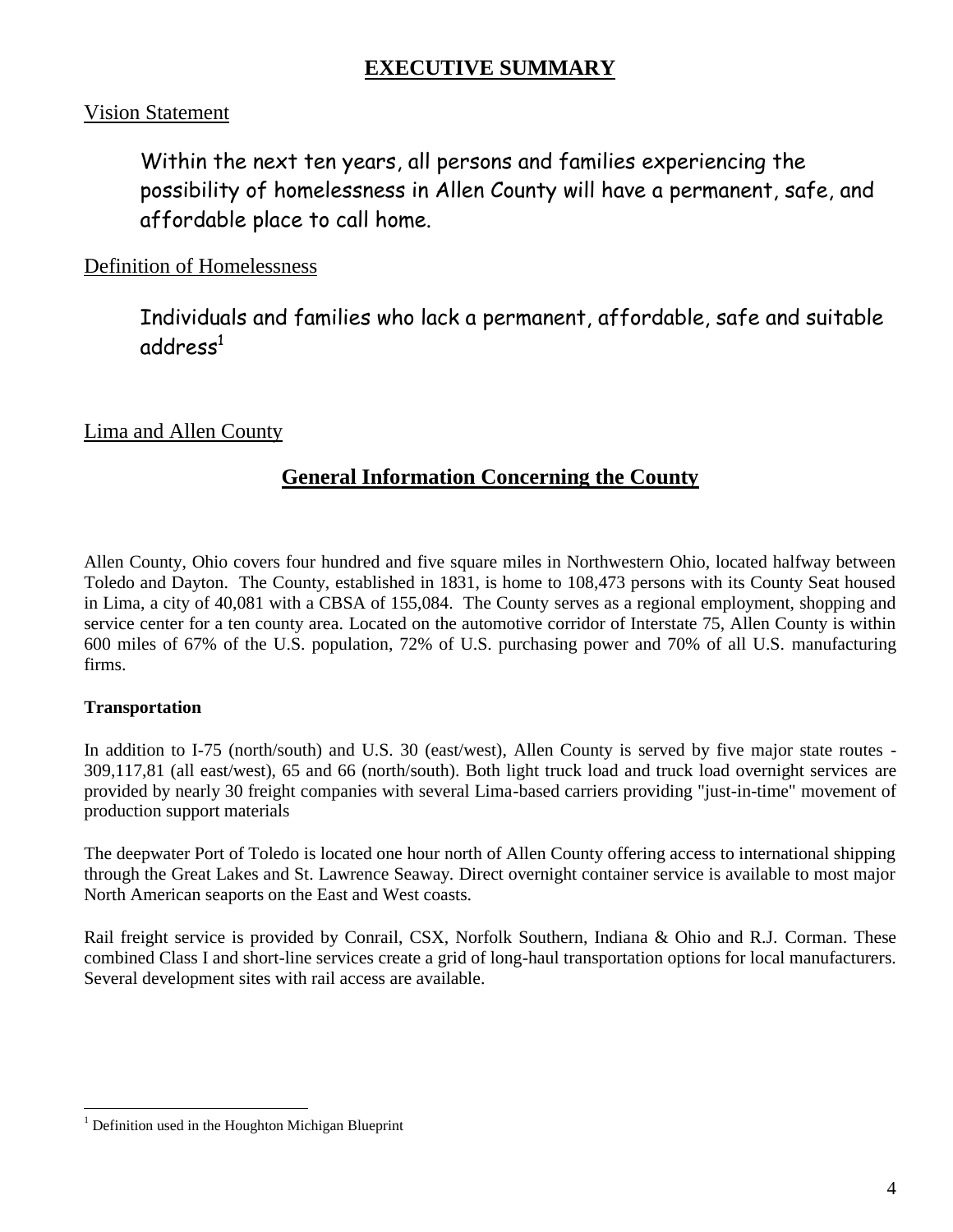A regional airport serves Allen County. The Allen County Airport has a fixed base operator, a 5,149 foot lighted runway, all-weather landing facilities, and jet fuel and maintenance service for all types of aircraft. The airport is capable of accommodating aircraft up to the size of a 727 or DC9. Commercial air service is available at Dayton international Airport and Toledo Express airports, each only 65 miles from Allen County.

### **Utilities**

County water systems obtain water from the City of Lima. Supply derives from up-ground storage reservoirs filled from the Ottawa and Auglaize rivers. The reservoirs have total storage volume of approximately 10 billion gallons with a safe yield of 27.60 million gallons daily (mgd) and a capacity of 30.00 mgd. Supply is adequate to meet projected demands beyond the year 2020. Lima's water rates are among the lowest in the state. Additionally, municipal water systems are located in the City of Delphos, and the Villages of Bluffton, Elida, Spencerville and Beaverdam.

EMBARQ, is the primary local telecommunications service provider. The natural gas service provider for the County is Dominion East Ohio. The primary provider of electricity is American Electric Power with Midwest Electric, a rural cooperative serving some, primarily residential areas.

# **Health Services**

Lima/Allen County serves the residents of West Central Ohio with a wide range of health care services and facilities. Health care is also a major industry in the County with more than 200 physicians representing over 35 areas of medical specialization and 70 dentists practicing in the area through Lima Memorial Hospital, St. Rita's Medical Center and Bluffton Community Hospital that provide full comprehensive medical services with over 800 beds available. In addition to traditional hospital services, health care is available through a network of twenty five convalescent and nursing homes, adult daycare and extended care facilities, an urgent care center, home health care, a women's health center, visiting nurses, hospice, phone assistance and referral services.

Lima Memorial Hospital and St. Rita's Medical Center continue to add new services to meet patient needs for the region. A major recent addition is The Heart Center, a joint effort between the two hospitals, offering up-to-date cardiac care including cardiac catheterization and open-heart surgery.

St. Rita's has added "Easy Street", a rehabilitation facility and program designed to help patients resume their normal physical routines and has a "Millennium Project" under way which will produce \$50 million in investment and an additional 300 jobs over the five span of the project that began in 2001. Ninety percent of the project is targeted for completion within the next year.

The Millennium Project includes a new helicopter pad, a fourth medical office building, \$15 million worth of technology investments, a freestanding laboratory for multiple hospitals, the addition of 13 critical-care, 11 medical/surgical and 50 patient beds in the 320-bed hospital, a \$1 million operating room (the ninth), a \$2 million emergency department expansion, a disease management center, relocation and expansion of the medical care clinic and improvements to the hospital entrance to ease congestion.

In 2001, St Rita"s opened a thirty thousand square foot, state-of-the-art cancer care facility that integrates radiation oncology and medical oncology into one freestanding facility and an ambulatory care facility in the City of Delphos. Also in 2001, Lima Memorial Hospital opened The Medical Park on a sixty-seven acres campus west of Lima to address space needs for their cancer institute and women"s wellness center and has just broken ground on a \$15 million emergency room expansion.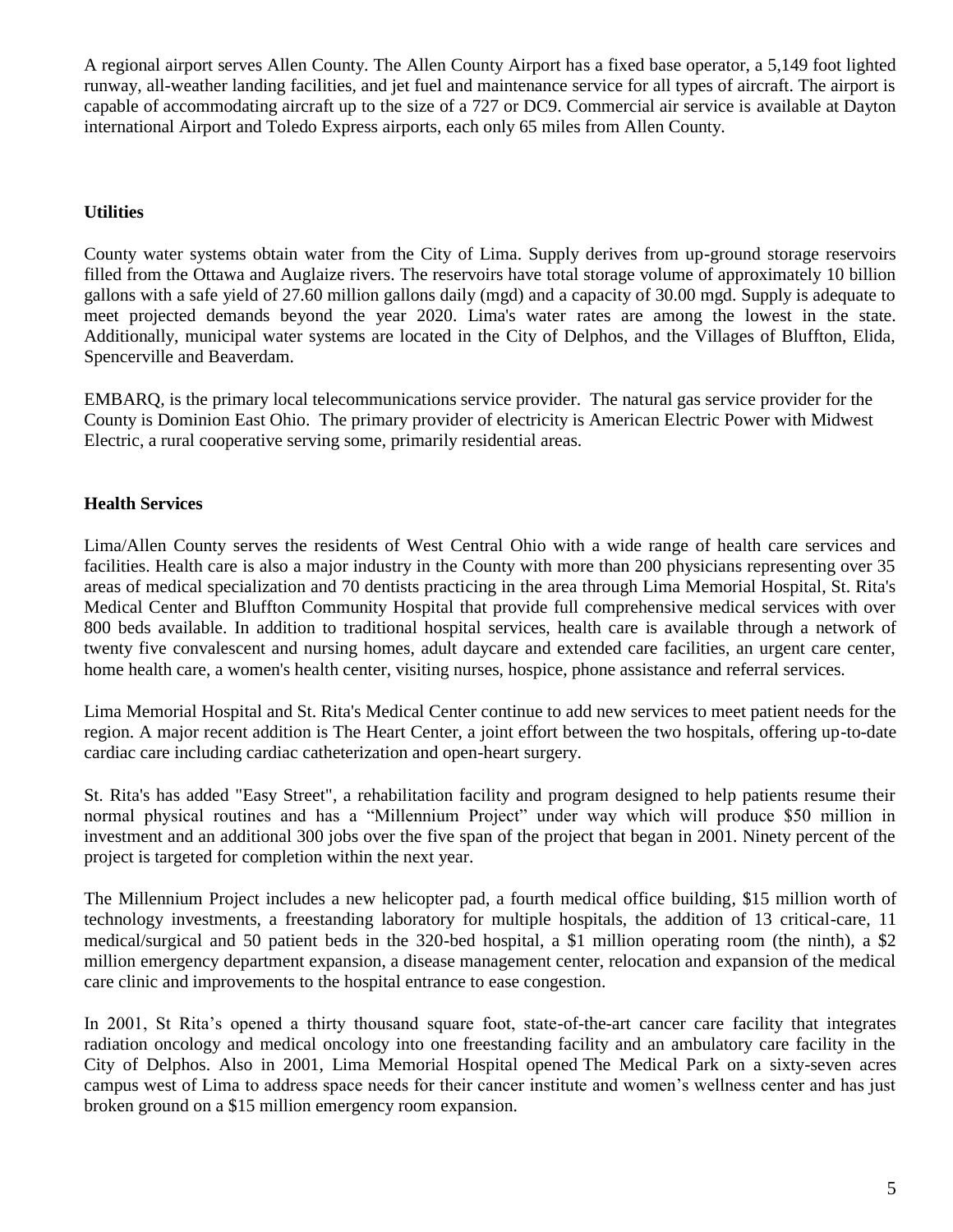#### **Education**

The City of Lima has a public school system comprised of one high school, three middle schools and five elementary schools with a combined enrollment of approximately 5,400 students. The Lima City School District has just completed a \$100 million capital improvements project that has replaced or renovated all of its existing buildings. Community residents passed two levies to secure this project; one to provide an 11% match to receive over \$92 million from the Ohio School Facilities Commission and one to raise \$5.5 million of which \$3.5 million was used for the consecution of an auditorium at the new high school.

Eight other public school districts with a combined enrollment of approximately 11,835 students serve Allen County. The County is also home to three parochial school systems offering primary and secondary programs, and a regional technical high school.

Adult technical education is available through the Apollo Career Center and Lima Senior High School. Rhodes State College, Ohio State University Lima, the University of Northwestern Ohio, Bluffton College, Ohio Northern University (adjoining county), Wright State University Lake Campus and Mt. Vernon Nazarene College offer two and four-year degree programs with various graduate degree programs available through Ohio Northern University, Bluffton College, Ashland University, The University of Dayton and the University of Findlay. Enrollment is at all time highs for all of the local intuitions and investment in housing and educational facilities continues to expand.

#### **Personal Income, House Values and Housing …Population**

The following shows the Median Household Income, Median Family Income, Per Capita Income and median Value of Owner – Owned Housing Units for 2000 for Allen County in comparison to the State of Ohio and the nation**:**

|                             | Allen    | <b>State of</b> | US       |
|-----------------------------|----------|-----------------|----------|
|                             | County   | Ohio            |          |
| Median Household Income     | \$37,048 | \$40,956        | \$41,994 |
| <b>Median Family Income</b> | 44,723   | 50,037          | 50,046   |
| Per Capita Income           | 17,511   | 21,003          | 21,587   |
| Median Home Value           | 81,800   | 103,700         | 119,600  |

#### **Population**

Population statistics of the County are as follows for the years indicated:

Allen County Ohio

| Year | Population | % of Change |
|------|------------|-------------|
| 2000 | 108,473    | $(2.6\%)$   |
| 1990 | 109,755    | $(2.2\%)$   |
| 1980 | 112,241    | 1.0%        |
| 1970 | 111,144    | 7.2%        |
| 1960 | 103,691    | 17.6%       |
| 1950 | 88,183     |             |

Source: Bureau of the Census, U. S. Commerce Department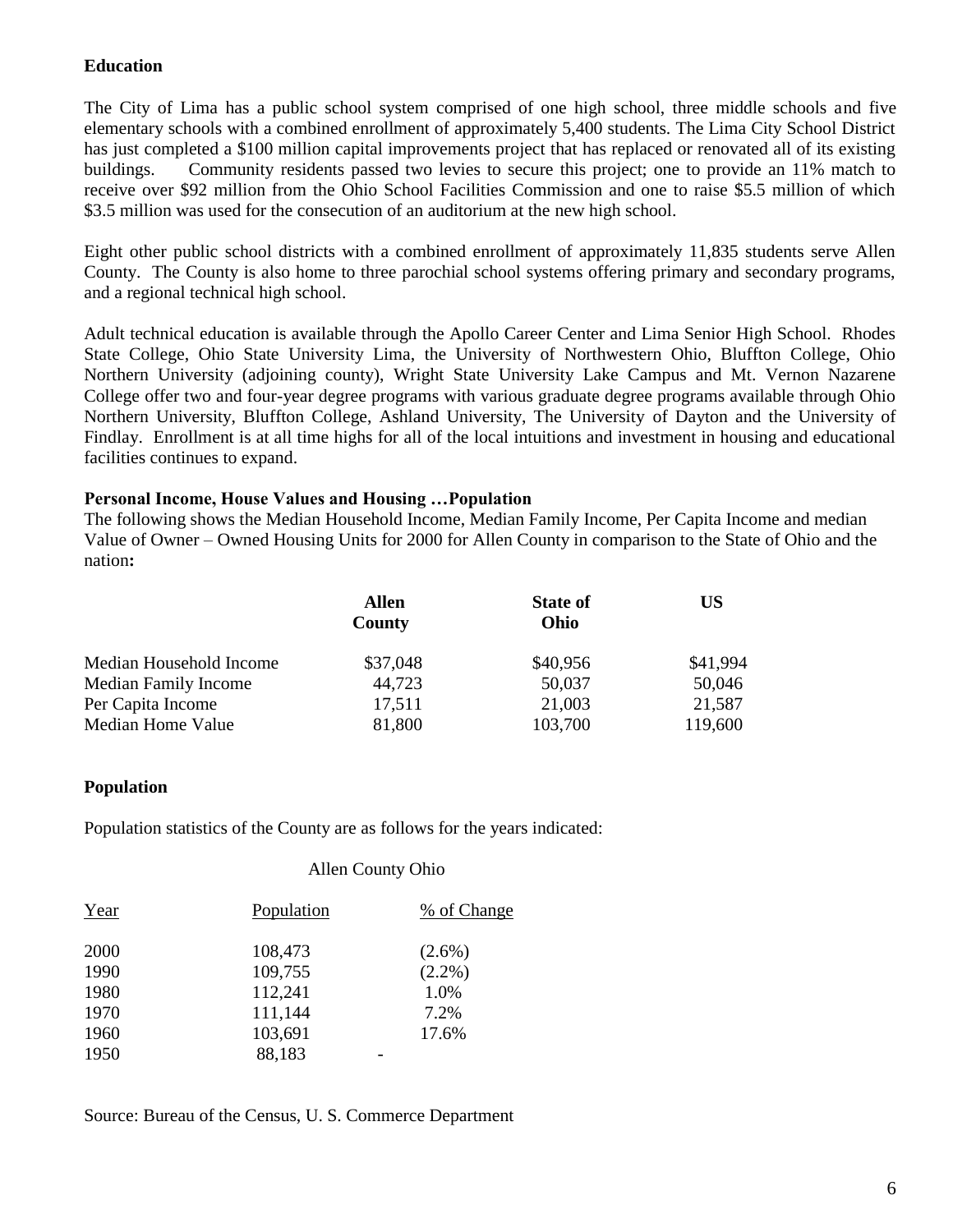The fifteen largest **non-governmental** employers within the County are believed to be:

| Company                                               | <b>Product</b>                 | <b>Number of Employees</b> |
|-------------------------------------------------------|--------------------------------|----------------------------|
| 1. St. Rita's Medical Center                          | Hospital                       | 2,700                      |
| 2. Ford Motor Company                                 | <b>Automobile Engines</b>      | 1,785                      |
| 3. Lima Memorial Hospital                             | Hospital                       | 1,450                      |
| 4. DTR Industries                                     | <b>Automotive Rubber Hoses</b> | 700                        |
| 5. Sun Management                                     | Retail / Supermarket           | 611                        |
| 6. General Dynamics – Land Systems Military Equipment |                                | 600                        |
| 7. Meijer                                             | Retail/Supermarket             | 500                        |
| 8. Chef Solutions ( $\lceil \& K \rceil$ )            | <b>Food Products</b>           | 450                        |
| 9. MetoKote Corporation                               | <b>Coating Products</b>        | 450                        |
| 10. Roundy's                                          | <b>Food Distribution</b>       | 425                        |
| 11 Dana Corporation                                   | <b>Truck Parts</b>             | 404                        |
| 12. Nickels' Bakery of Ohio                           | <b>Bakery Products</b>         | 400                        |
| 13. Proctor & Gamble                                  | Distributor                    | 400                        |
| 14. Premcor Lima Refinery                             | Refining                       | 395                        |
| 15. B. P. Chemicals                                   | Chemical refining              | 362                        |

The twelve largest **governmental** employers within the County are believed to be:

| Education                                 | 1,588 |
|-------------------------------------------|-------|
| <b>County Government</b>                  | 1,252 |
| Education                                 | 752   |
| <b>City Government</b>                    | 639   |
| <b>Highway Maintenance</b>                | 365   |
| 6. Allen County Corrections Institute DRC | 350   |
| Education                                 | 348   |
| DRC-Psychiatric Hospital                  | 286   |
| <b>Postal Service</b>                     | 218   |
| Education                                 | 160   |
| Education                                 | 135   |
| Education                                 | 128   |
|                                           |       |

# **Communications**

The Allen County Area is served by the following forms of media:

| <b>Local Television</b> |            | <b>Newspaper</b>          |        |  |
|-------------------------|------------|---------------------------|--------|--|
| <b>WLIO-TV</b>          | NBC.       | The Lima News             | Daily  |  |
| <b>WOHL-TV</b>          | <b>FOX</b> | Delphos Herald            | Daily  |  |
| WTLW-TV                 | <b>CBN</b> | <b>Bluffton News</b>      | Weekly |  |
| WBGU-TV                 | <b>PBS</b> | Spencerville Journal News | Weekly |  |
| WLMO                    | CBS        |                           |        |  |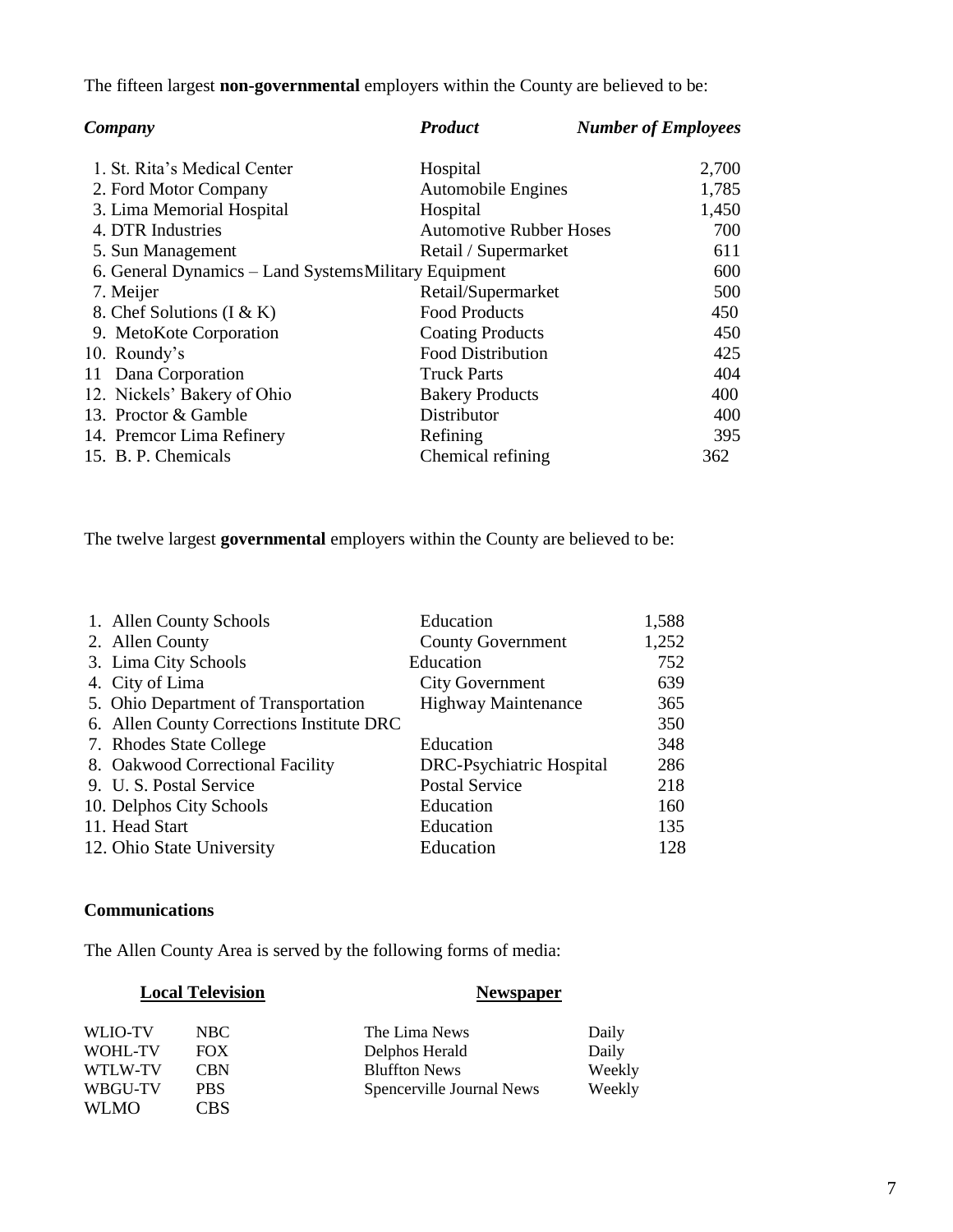# **RADIO STATIONS**

| WIMA-AM | news/sports      | WIMT-FM | country WTGN -FM Christian |         |         |
|---------|------------------|---------|----------------------------|---------|---------|
| WDOH-FM | m <sub>1</sub> x | WUZZ-FM | rock                       | WLJM-AM | ESPN    |
| WMLX-FM | mix              | WGDE-FM | <b>PRS</b>                 | WFGF-FM | country |
| WONB-FM | ONU              | WBUK-FM | oldies                     | WZOO-FM | rock    |

# **CABLE / DIRECT TV SERVICES**

Time Warner Cable **Direct TV** Watch TV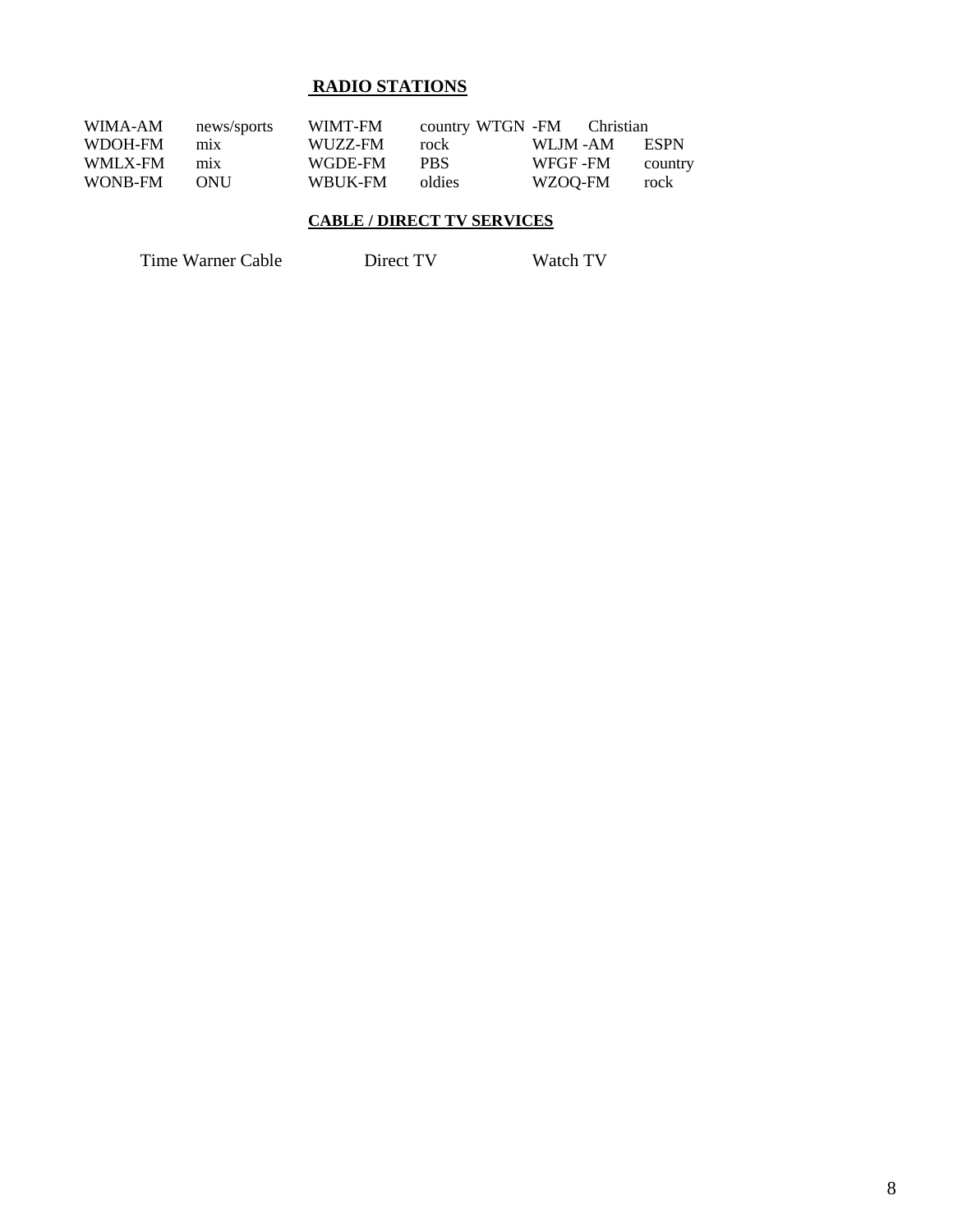# **Development of Housing Consortium and Continuum of Care**

The Allen County Housing Consortium has been meeting on a consistent basis since 1996 to address housing issues in Allen County. In February 2004 the Consortium began the discussion of developing a Continuum of Care for the purpose of focusing on issues related to homelessness in Allen County and the City of Lima, Ohio. In April 2004 a presentation was given to the members of the Housing Consortium. The Housing Consultant of the Mental Health and Recovery Services Board of Allen, Auglaize and Hardin counties gave the presentation to the Consortium. At that time the Consortium decided to support the development of the Continuum of Care Committee as a partner with the Consortium. During the months of May and June a chairperson was assigned to the Continuum of Care Committee. Specific members were also assigned based on their involvement with homeless persons and families. In July training was held with the Continuum of Care subcommittee. This training focused on the completion of the housing survey for the development of the Continuum of Care document. Members also signed up to be on working groups for membership, point-in-time studies, data collection and goal development. The Continuum of Care Committee submitted a grant to Ohio"s Balance of State Group in 2005 and was successful in being funded for 25 Shelter Plus Care vouchers for severely mentally ill adults. The Housing Consortium, the Continuum of Care and the Outreach subcommittee each meet monthly. The Housing Survey subcommittee completes an annual housing inventory and the Point In Time subcommittee completes a homeless count every January and one again in August in years when it is required. The Membership subcommittee continually works on acquiring new members. A gaps analysis is not currently available but will be a focus for the Continuum in future months.

# **HOMELESSNESS IN OUR COMMUNITY**

# **Who is Homeless?<sup>2</sup>**

.

**DEMOGRAPHICS -** Affordable rental housing and an increase in poverty have been two trends that have led to an increase number of homeless in the past 20-25 years

**AGE -** In 2003, children under the age of 18 accounted for 39% of the homeless population – 42% of these children were under the age of 5. Often the numbers in rural areas are much higher. (National Law Center on Homelessness and Poverty, 2004).

**GENDER -** Single men comprised 43% and women comprised 17% of the homeless (U.S. Conference of Mayors, 2005)

**FAMILIES -** Families with children are the fastest growing slice of the homeless population. Families with children comprised 33% of homeless population (U.S. Conference of Mayors, 2005)

**ETHNICITY -** In its 2004 survey of 27 cities, the U.S. Conference of Mayor found that the homeless population was 49% African-American, 35% Caucasian, 13% Hispanic, 2% Native American, and 1%Asian. (U.S. Conference of Mayors, 2005) Homeless in rural areas are much

 $^2$  Information adapted from National Coalition for the Homeless Fact Sheet – Who is Homeless: National Coalition for the Homeless - 1012 14th Street, NW, Suite 600, Washington, DC 20005-3471 Phone: (202) 737-6444. Fax: (202) 737-6445 Website: http://www.nationalhomeless.org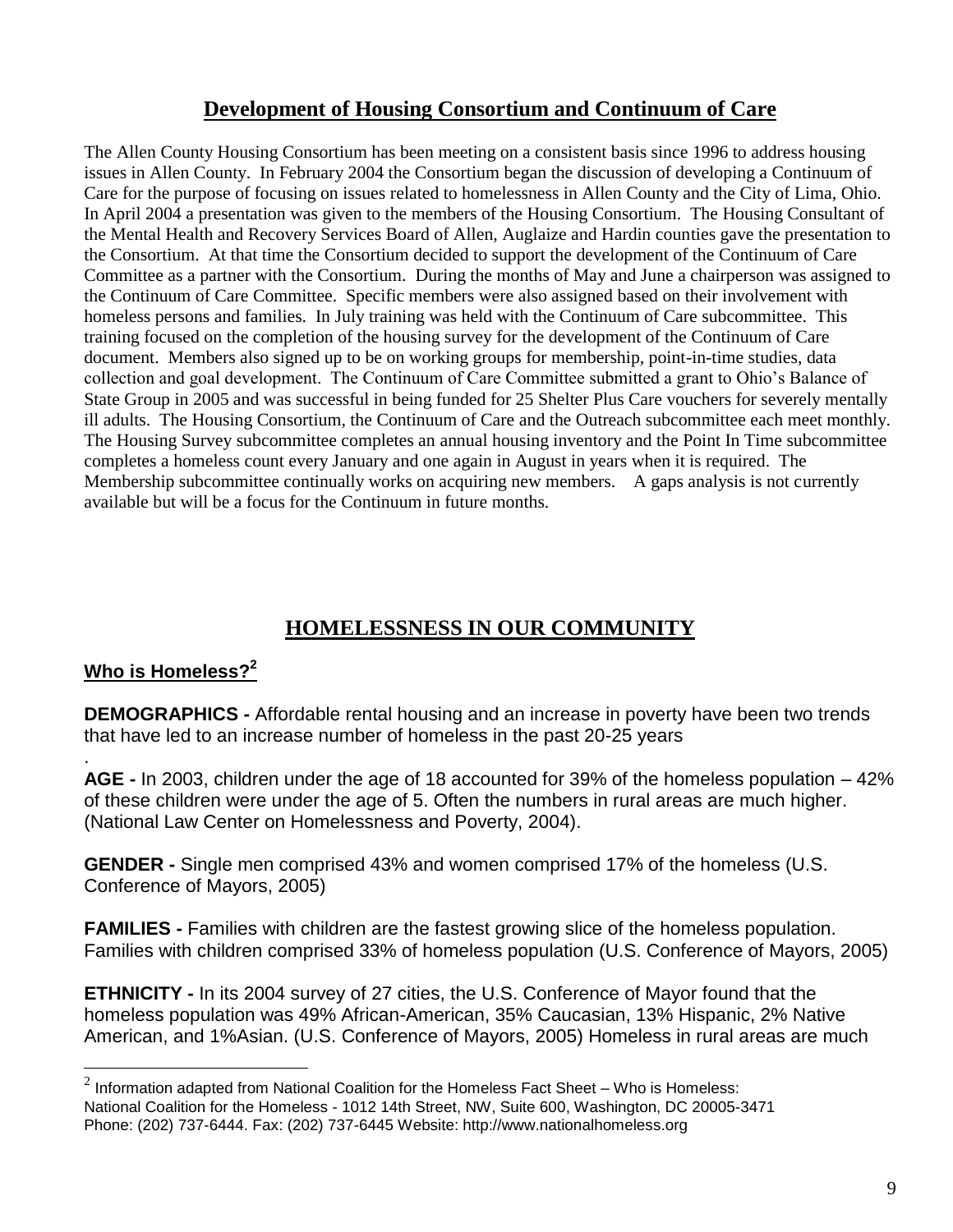more likely to be white; homelessness among Native Americans and migrant workers is also largely a rural phenomenon.

**VICTIMS OF DOMESTIC VIOLENCE -** Nationally, approximately half of all women and children experiencing homelessness are fleeing domestic violence. (National Coalition Against Domestic Violence, 2001)

**VETERANS –** 11% of the homeless population were veterans (U.S. Conference of Mayors, 2005)

**PERSONS WITH MENTAL ILLNESS -** Approximately 22% of the single adult homeless population suffers from some form of severe and persistent mental illness. (U.S. Conference of Mayors, 2005)

**PERSONS SUFFERING FROM ADDICTION DISORDERS –** Approximately 30% of homeless population have an addiction disorder. (U.S. Conference of Mayors, 2005)

**EMPLOYMENT –** Lack of living wage jobs that provide adequate income has lead to homelessness for many workers.

**IMPLICATIONS –** *Homeless do not fit into one generic description. Homeless need affordable housing, adequate income, health care, and some need supportive services such as mental health and substance abuse treatment*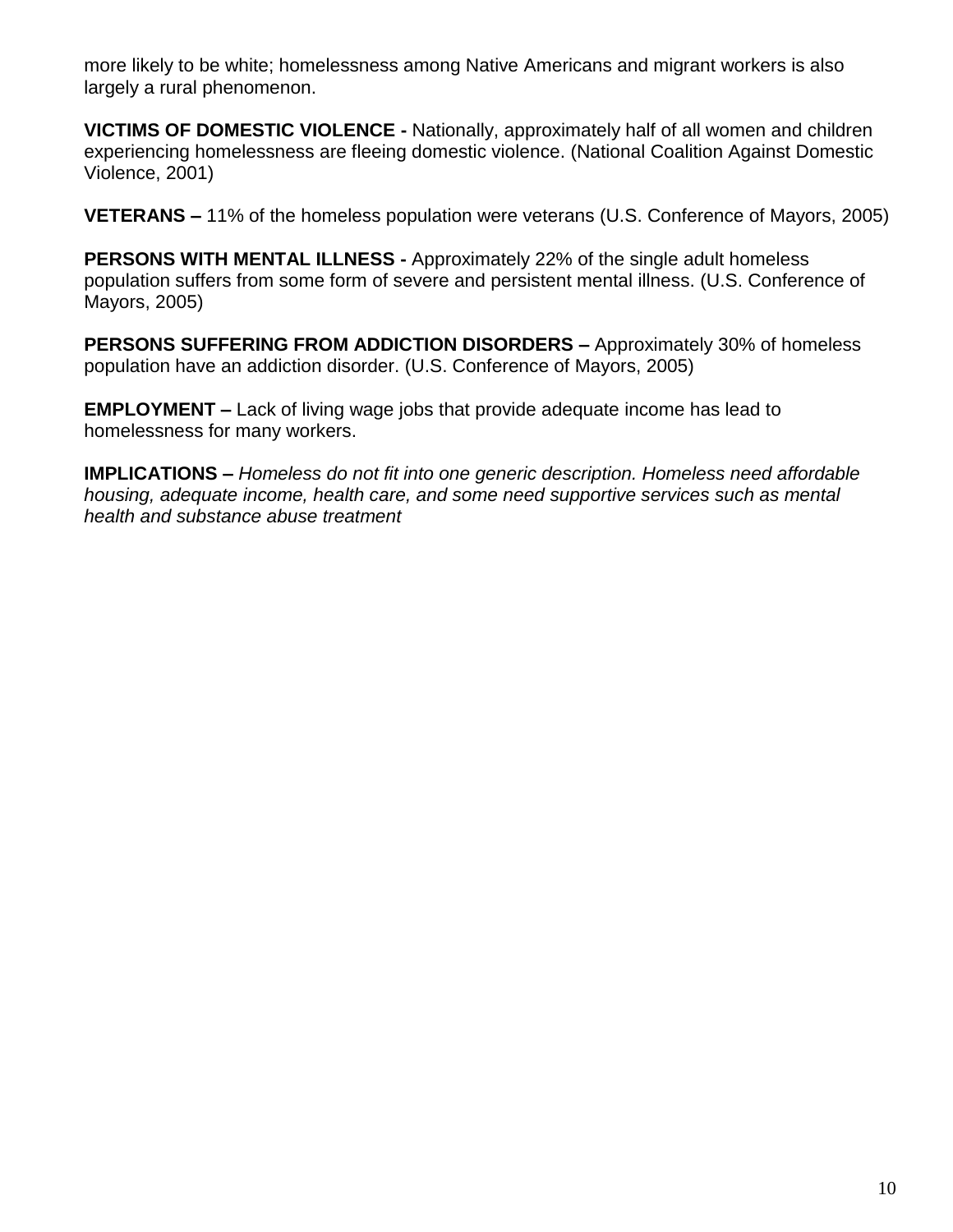# **30 Day Point in Time Survey April 1 – April 30 2007** <sup>3</sup>

The following information is taken from a 30 day homelessness survey conducted between April 1 – April 30 2007. In Lima / Allen County 202 surveys were collected.





<sup>&</sup>lt;sup>3</sup> 202 surveys collected in Lima / Allen County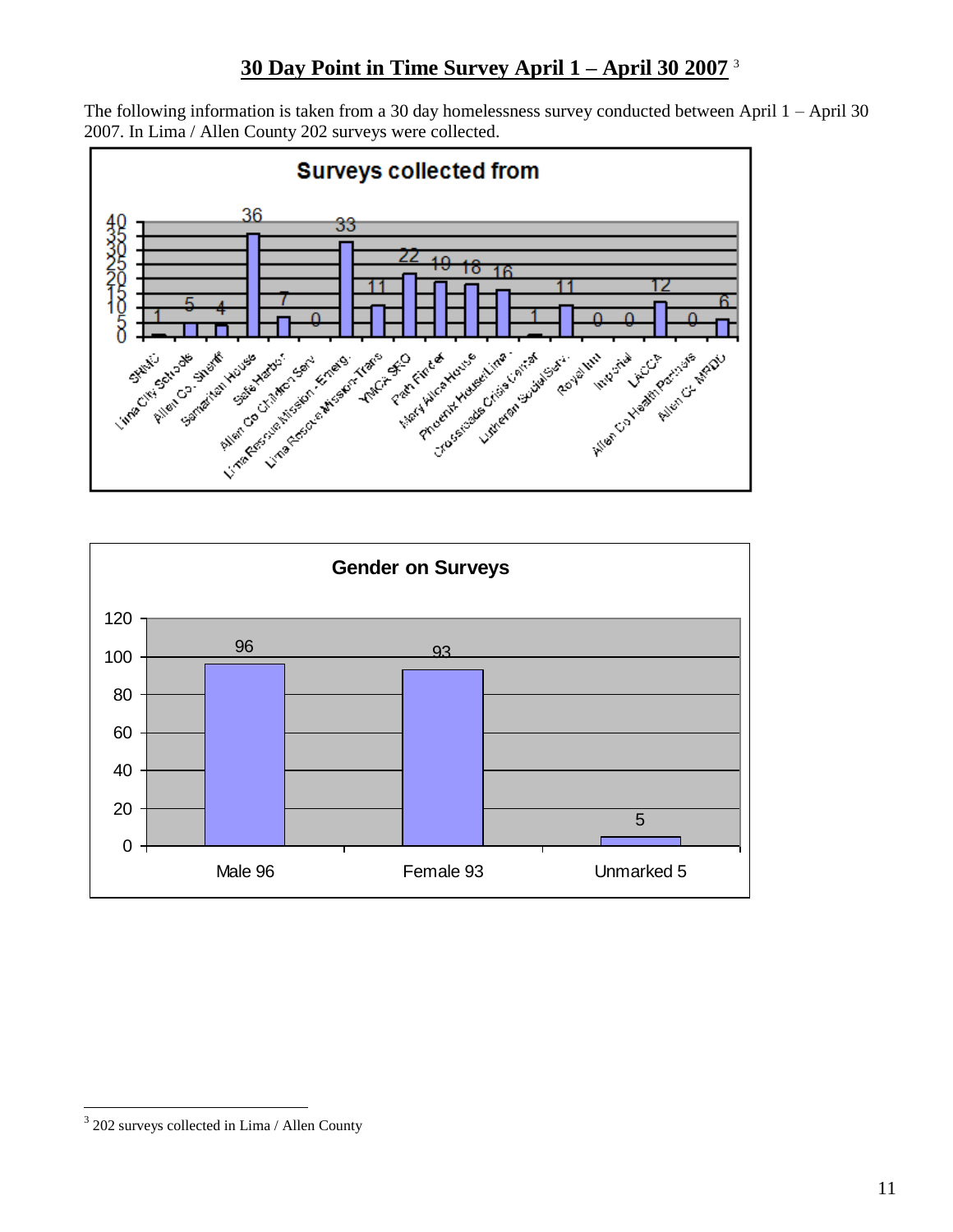



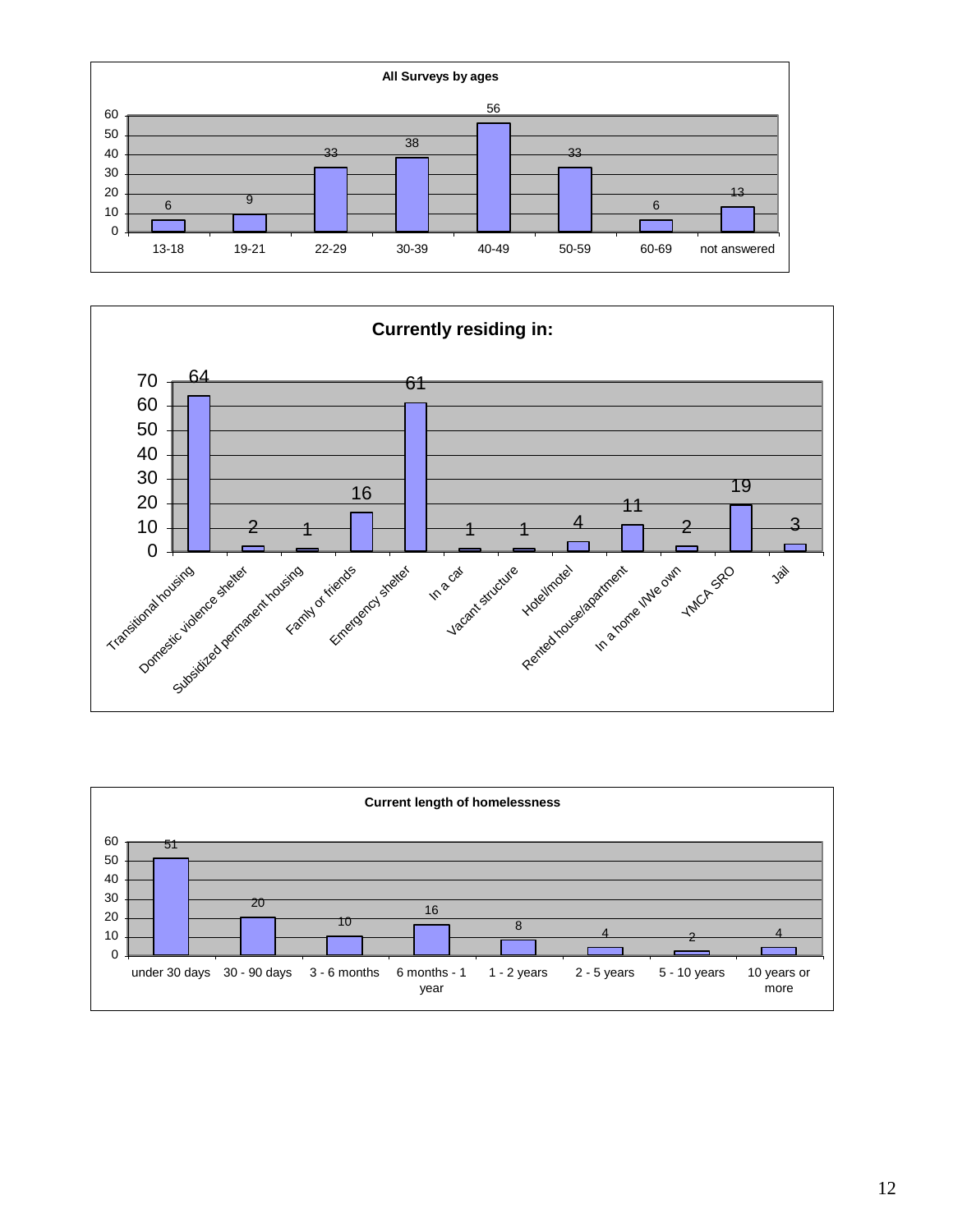





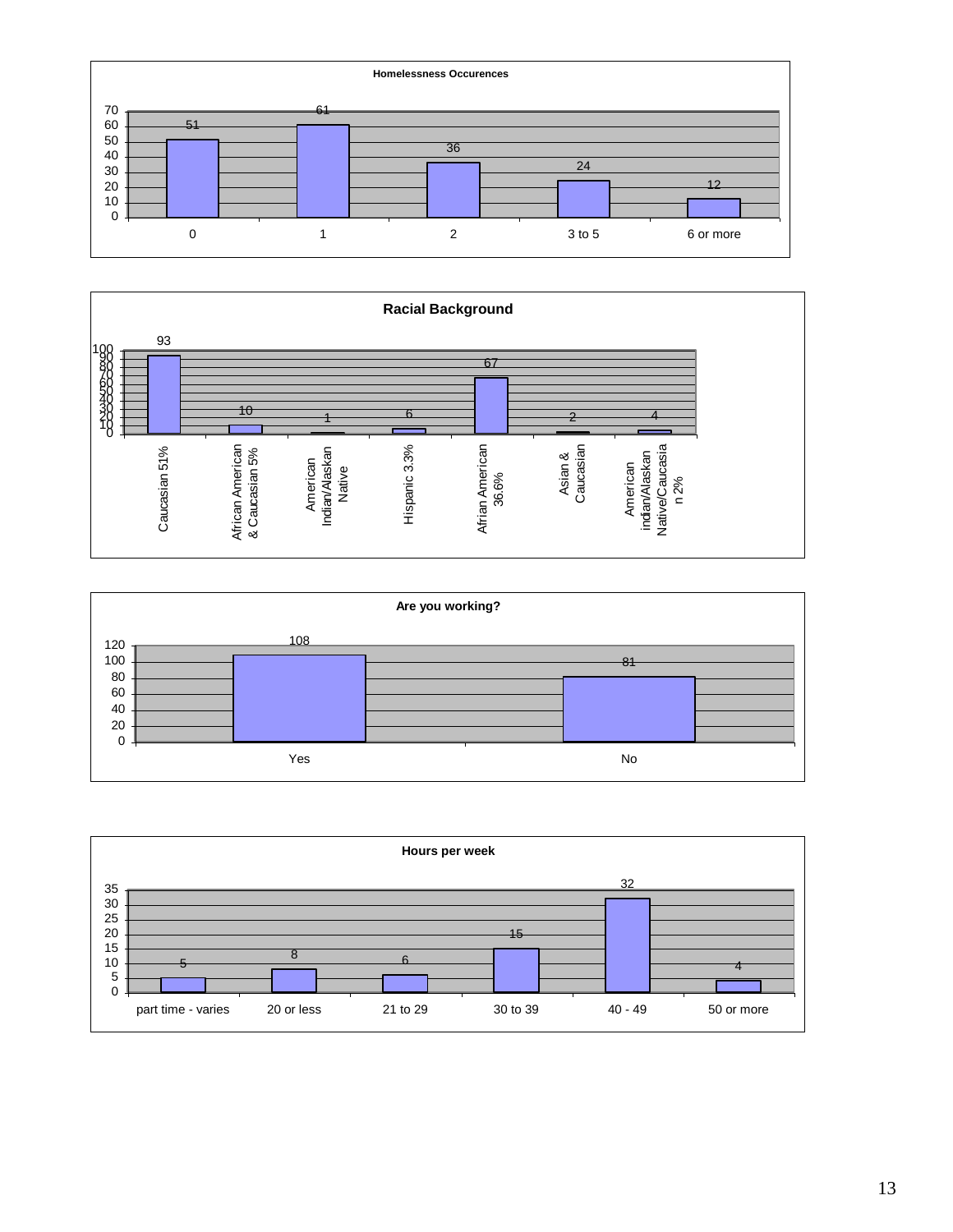



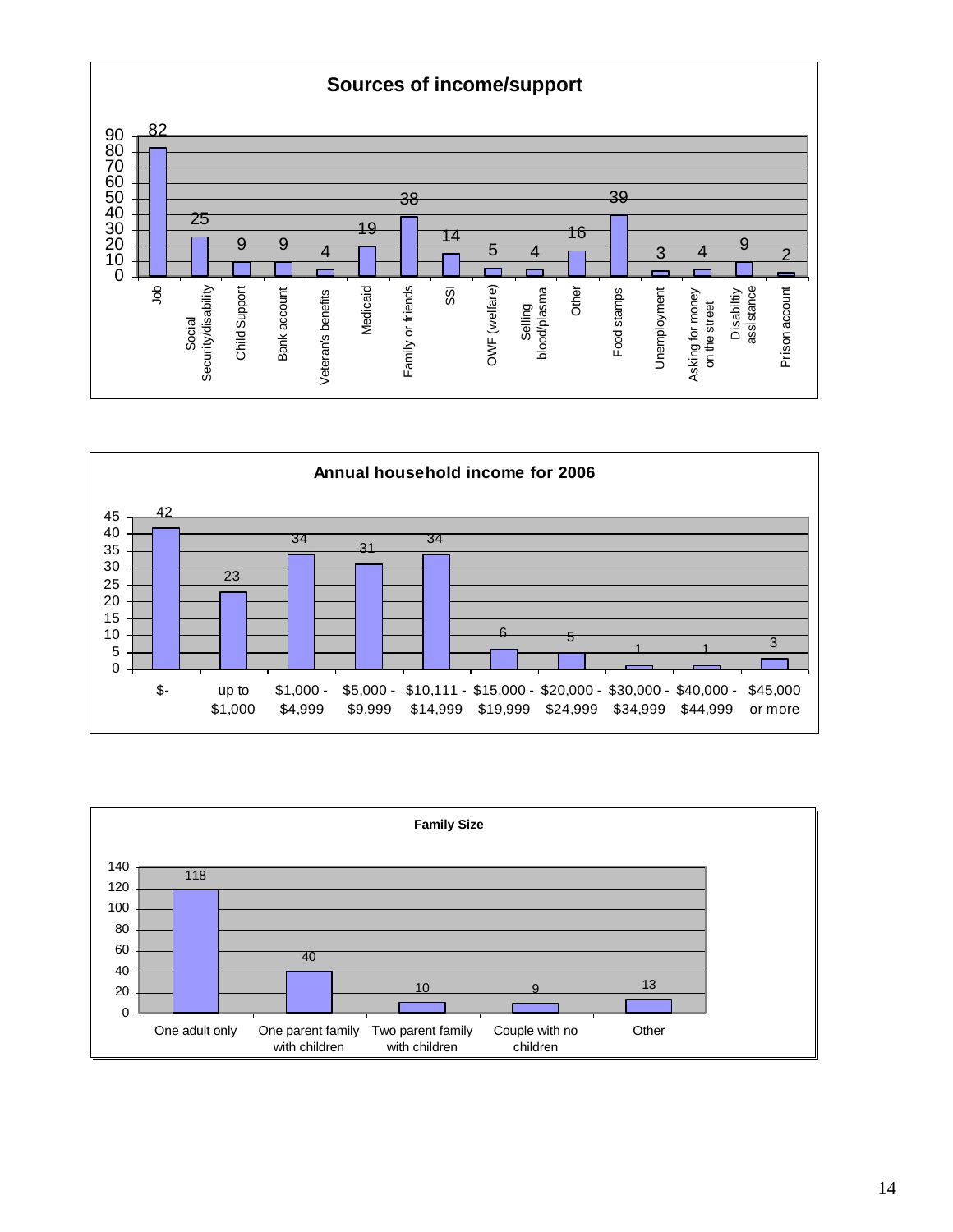

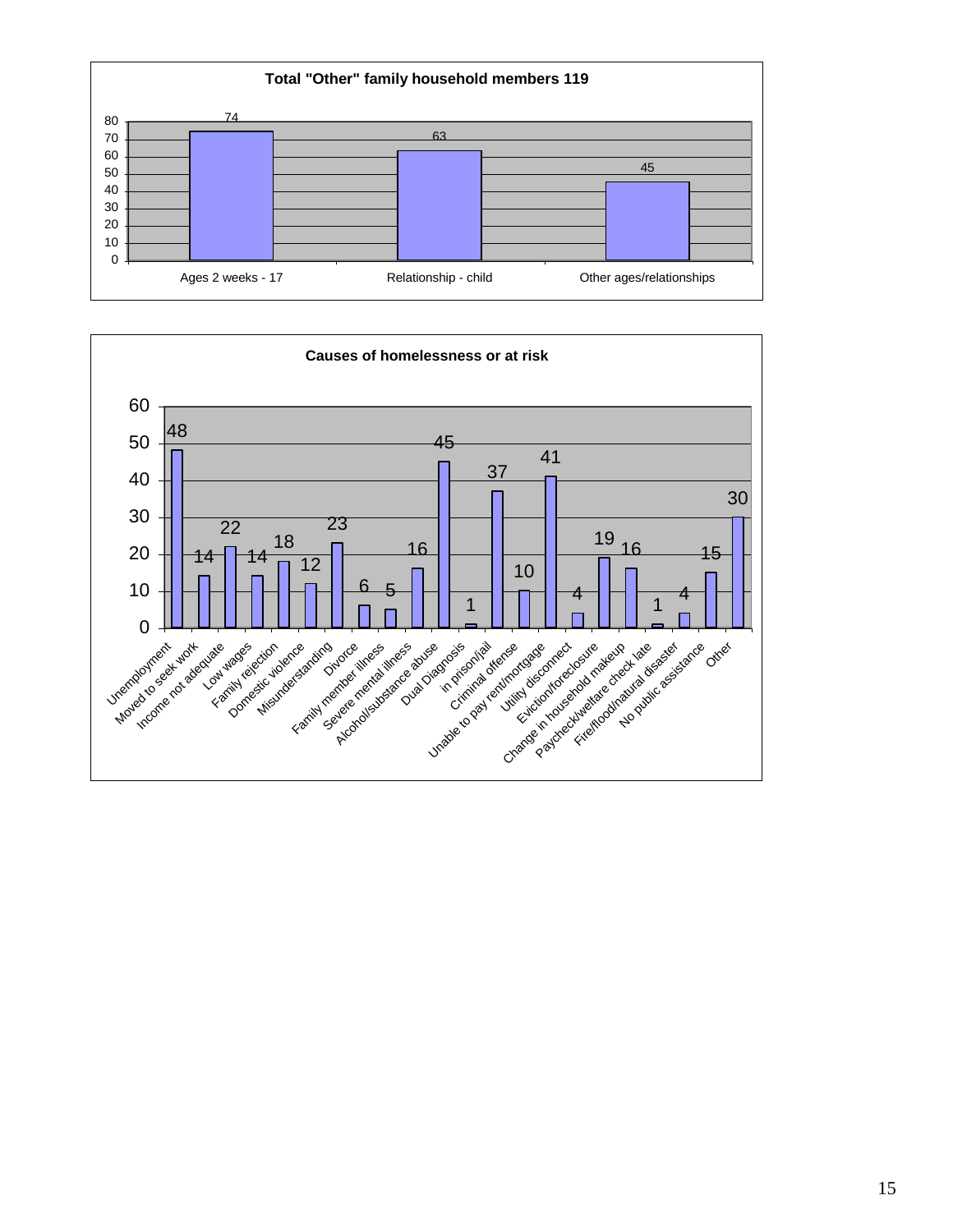

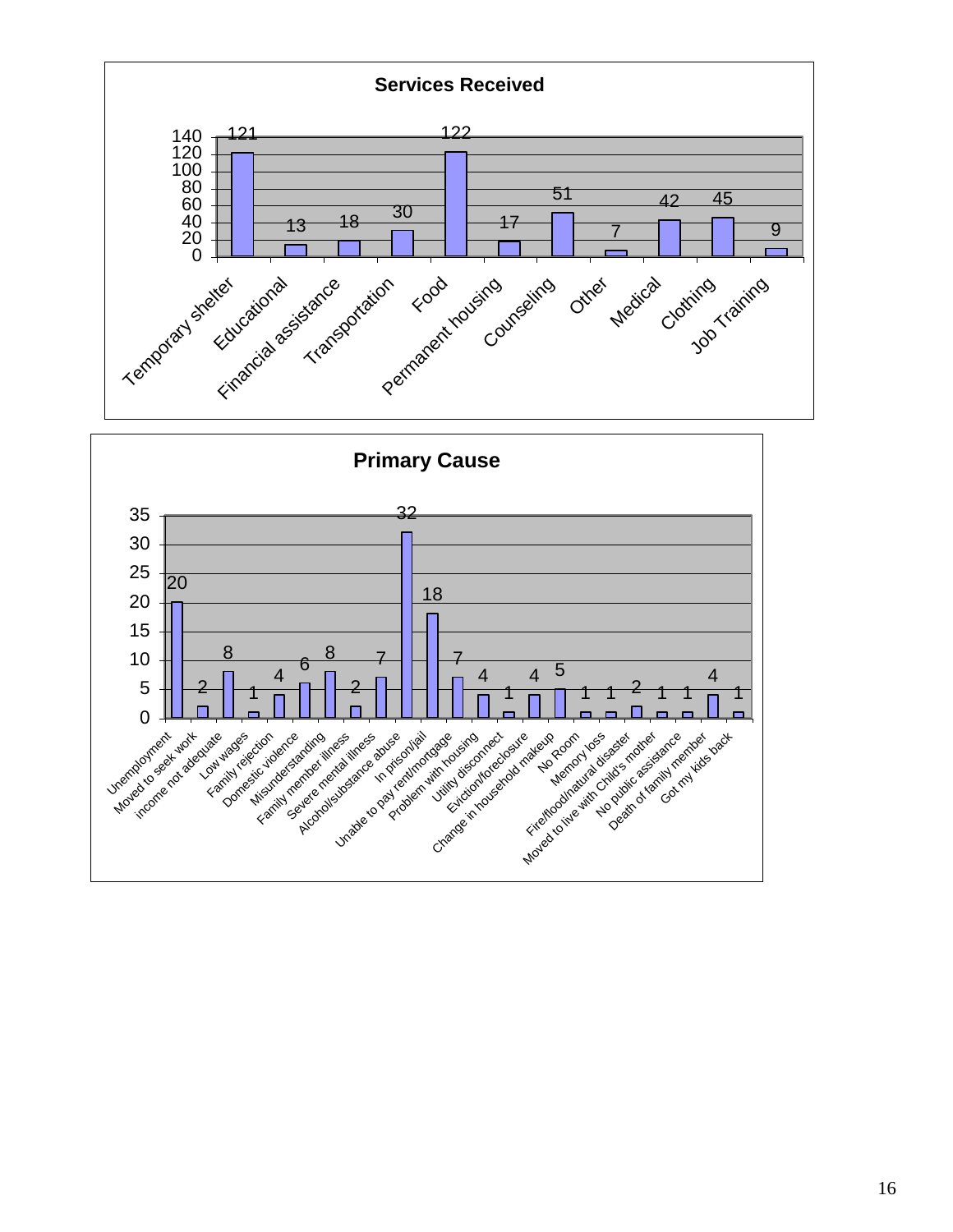

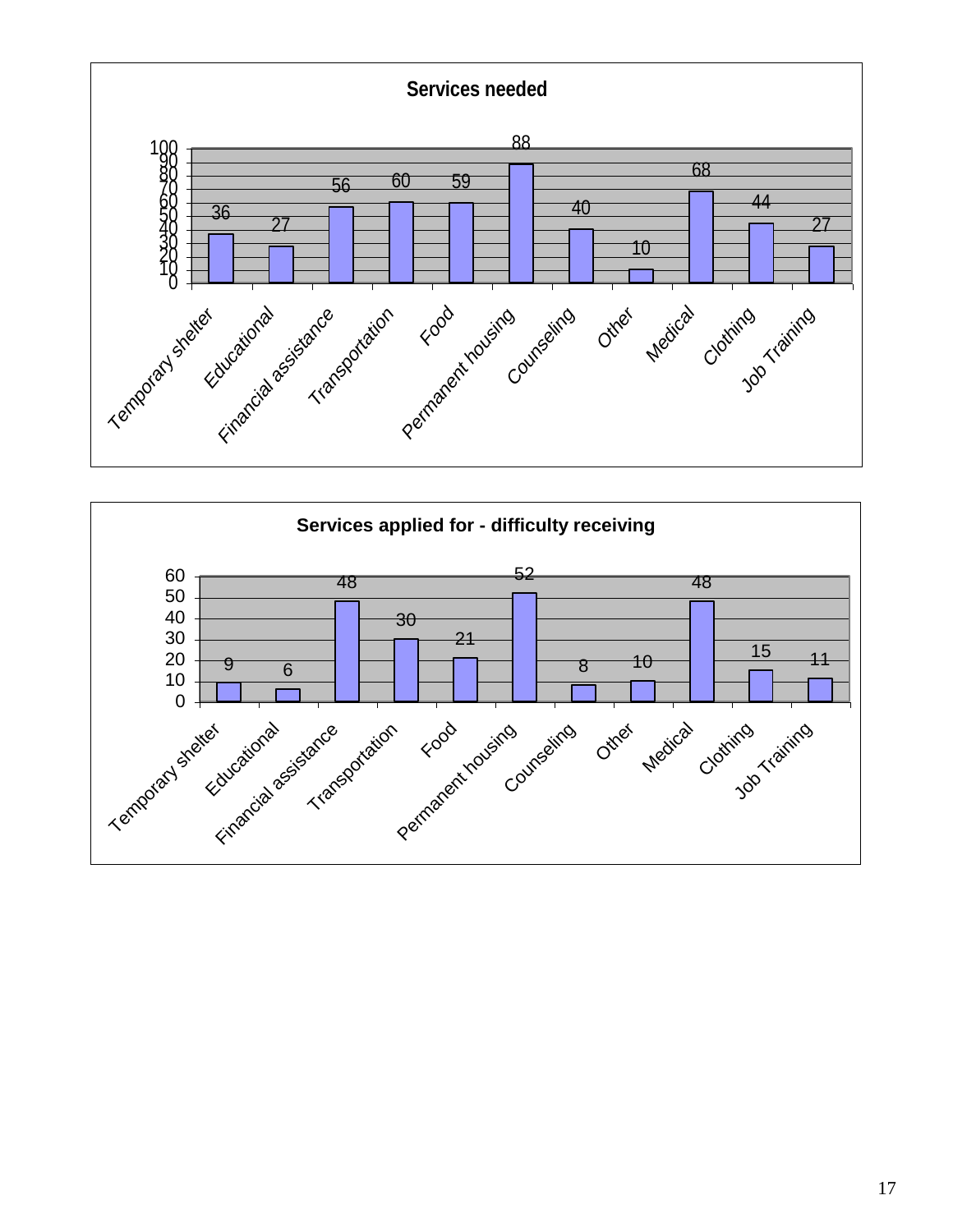

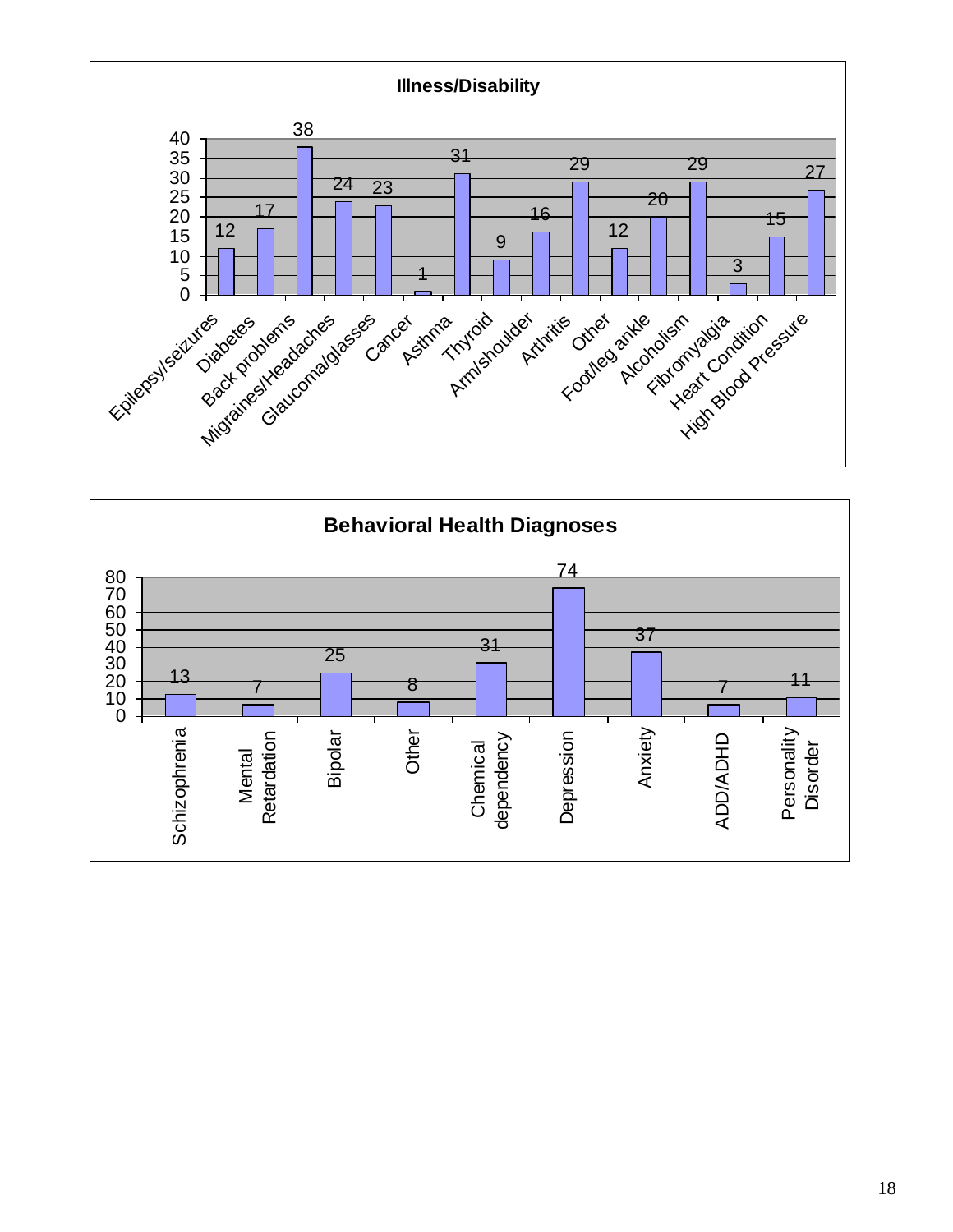

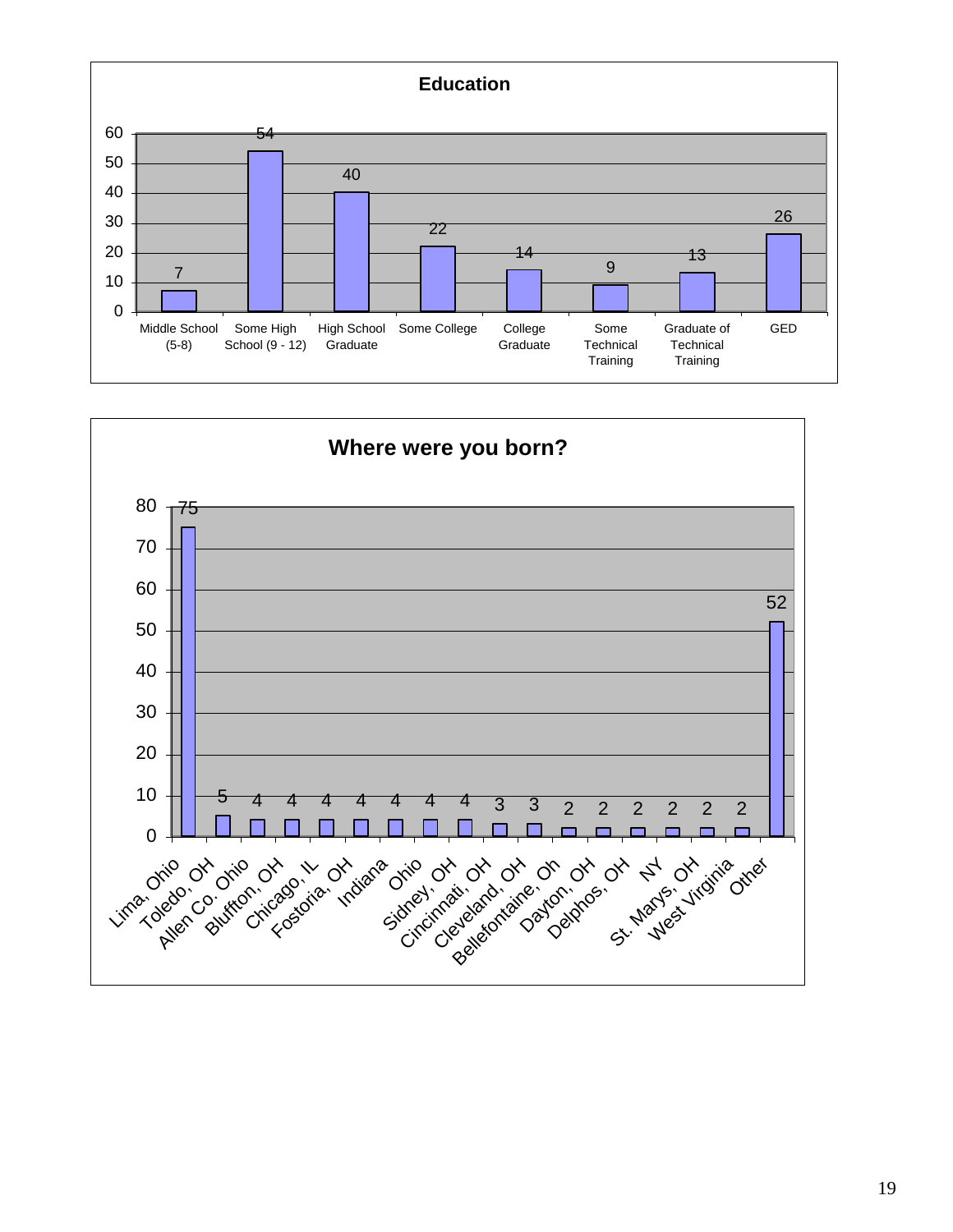# **Homeless Families Assessment**

| Homeless families statistics  | 30 day survey  | Lima City School | Families in Transition   | Total<br>Not Unduplicated |
|-------------------------------|----------------|------------------|--------------------------|---------------------------|
| Total count                   | $45\,$         | 84               | $50\,$                   | 179                       |
| Male                          | 6              | 9                |                          | 15                        |
| Female                        | 39             | $75\,$           |                          | 114                       |
| Staying in:                   |                |                  |                          |                           |
| Transitional housing          | 14             |                  |                          | 14                        |
| Family/Friends                | 9              | 60               |                          | 69                        |
| Emergency shelter             | $10\,$         | 16               |                          | $26\,$                    |
| Rented house or apartment     | 6              |                  |                          | $\epsilon$                |
| Subsidized permanent housing  | $\mathbf{1}$   |                  |                          | $\mathbf{1}$              |
| Home they own                 | $\mathbf{1}$   |                  |                          | $\,1\,$                   |
| Hotel/Motel                   |                | $\boldsymbol{7}$ |                          | $\boldsymbol{7}$          |
| Camper                        |                | $\,1\,$          |                          | $\,1\,$                   |
| Working                       |                |                  |                          |                           |
| Yes                           | 21             | 42               | 13                       | $76\,$                    |
| $\rm No$                      | $24\,$         | $10\,$           | 21                       | 55                        |
| Student                       |                | 5                | $\mathbf{1}$             | $\sqrt{6}$                |
| Collecting support or benefit |                | $28\,$           | 5                        | 33                        |
| Annual Salary                 |                |                  |                          |                           |
| $\boldsymbol{0}$              | $10\,$         |                  |                          | $10\,$                    |
| up to \$1,000                 | 5              |                  |                          | $\sqrt{5}$                |
| \$1,000 to \$4,999            | 13             |                  |                          | 13                        |
| \$5,000 to \$9,999            | 6              |                  |                          | $\epsilon$                |
| \$10,000 to \$14,000          | 6              |                  |                          | $\sqrt{6}$                |
| \$15,000 - \$19,999           | 3              |                  |                          | $\mathfrak{Z}$            |
| Single parent                 |                |                  |                          |                           |
| Yes                           | 40             | $75\,$           | $24\,$                   | 139                       |
| ${\rm No}$                    | $10\,$         | 9                | 16                       | 35                        |
| Number in house               |                |                  |                          |                           |
| Ages 17 & under               | 66             | 164              | 95                       | 325                       |
| Cause for homelessness        |                |                  |                          |                           |
| Unemployment                  | 8              |                  |                          | $\,$ 8 $\,$               |
| Seeking work                  | 1              |                  |                          | 1                         |
| Utility disconnect            | 1              |                  | Referrals from:          | 1                         |
| Unable to pay rent/mortgage   | 14             |                  | CS<br>1                  | 14                        |
| Income not adequate           | $\overline{c}$ |                  | <b>FRC</b><br>6          | $\sqrt{2}$                |
| Low wage                      | $\mathbf{1}$   |                  | <b>LCS</b><br>18         | $\mathbf{1}$              |
|                               |                |                  | Met<br>$\overline{4}$    |                           |
| Education                     |                |                  | Self<br>$\overline{7}$   |                           |
| High School graduate          | 23             | 41               | $\boldsymbol{7}$<br>S.H. | 64                        |
| No diploma or unknown         | 21             | 43               |                          | 64                        |
|                               |                |                  |                          |                           |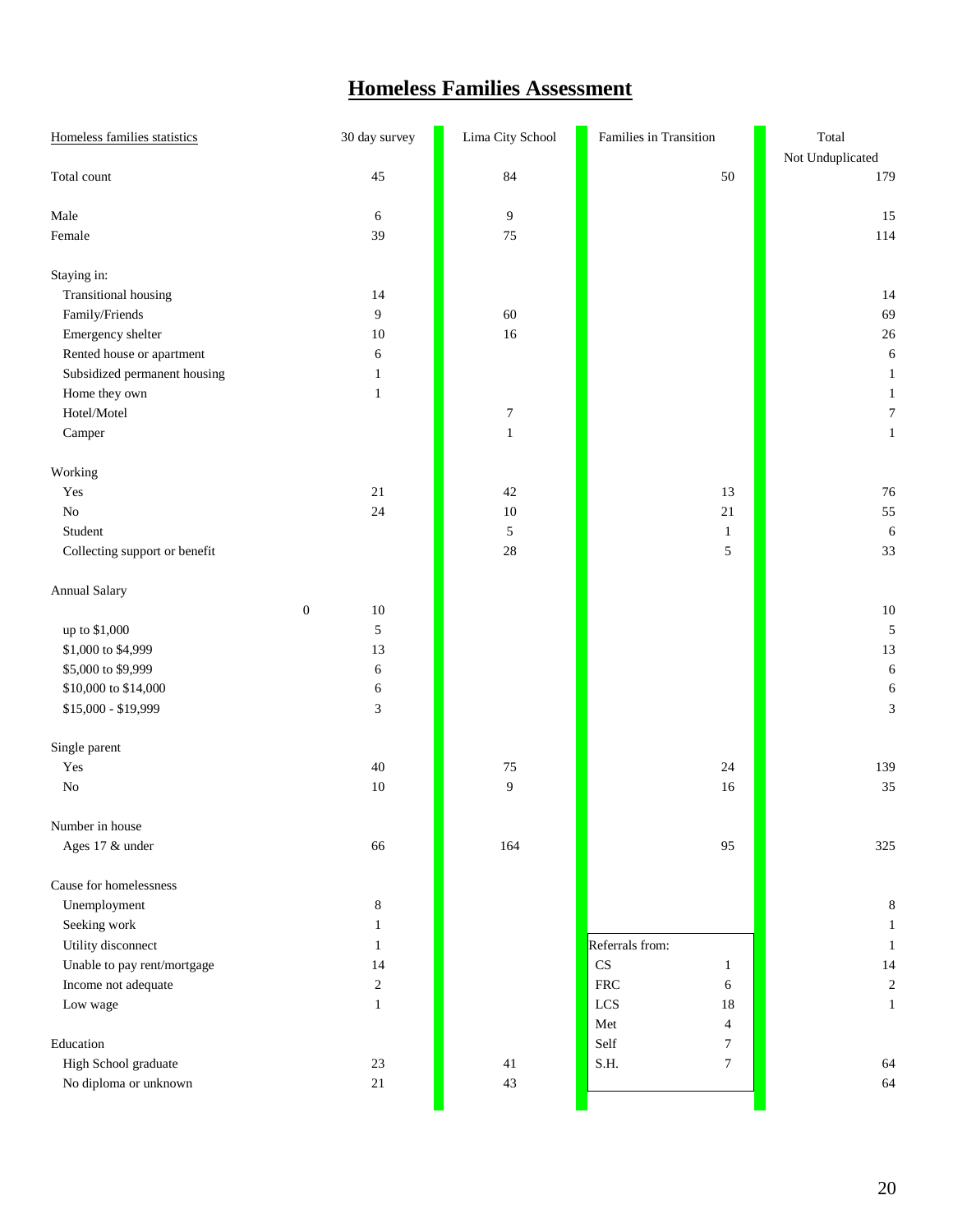|                                   | Transitional<br>Emergency |                | Unsheltered    | Total |  |
|-----------------------------------|---------------------------|----------------|----------------|-------|--|
|                                   |                           |                |                |       |  |
| Homeless Individuals              | 19                        | 245            | $\theta$       | 264   |  |
| <b>Homeless Families</b>          | $\overline{2}$            | $\overline{4}$ | $\mathbf{0}$   | 6     |  |
| Persons in Homeless families with |                           |                |                |       |  |
| children                          | 6                         | 10             | $\overline{0}$ | 16    |  |
|                                   | 27                        | 259            | $\overline{0}$ | 286   |  |
|                                   |                           |                |                |       |  |
|                                   |                           |                |                |       |  |
| <b>Chronically Homeless</b>       |                           | 103            |                |       |  |
| Seriously Mentally Ill            |                           | 77             |                |       |  |
| Chronic Substance Abuse           |                           | 71             |                |       |  |
| Veterans                          |                           | 6              |                |       |  |
| Persons with HIM?AIDS             |                           | $\mathbf{0}$   |                |       |  |
| Victims of Domestic Violence      |                           | $\overline{4}$ |                |       |  |
| Youth                             |                           | 12             |                |       |  |
| Dual Diagnosis (SA/MH)            |                           | $\mathbf{0}$   |                |       |  |
| At Risk of Homelessness           |                           | $\mathbf{0}$   |                |       |  |

# **Point in Time survey conducted on Jan. 30, 2007**

Responders were Samaritan House, Crossroads Crisis Center, Lutheran Social Services Allen Co. Children Service, Lima Rescue Mission, YMCA SRO, Safe Harbor, Path Finder, Mary Alice House.

|                                               |                  |                | Point in Time survey conducted on Jan. 31, 2000 |                |
|-----------------------------------------------|------------------|----------------|-------------------------------------------------|----------------|
|                                               | Emergency        | Transitional   | Unsheltered                                     | Total          |
| Homeless Individuals                          | 23               | 121            | $\Omega$                                        | 144            |
| <b>Homeless Families</b>                      | $\mathbf{0}$     | $\mathbf{2}$   | $\overline{0}$                                  | $\overline{c}$ |
| Persons in Homeless families with<br>children | $\boldsymbol{0}$ | 4              | $\boldsymbol{0}$                                | 4              |
|                                               | 23               | 127            | $\boldsymbol{0}$                                | 150            |
|                                               |                  |                |                                                 |                |
| Chronically Homeless                          |                  | 108            |                                                 |                |
| Seriously Mentally Ill                        |                  | 10             |                                                 |                |
| Chronic Substance Abuse                       |                  | 114            |                                                 |                |
| Veterans                                      |                  | 6              |                                                 |                |
| Persons with HIM?AIDS                         |                  | $\mathbf{0}$   |                                                 |                |
| Victims of Domestic Violence                  |                  | 6              |                                                 |                |
| Youth                                         |                  | $\overline{c}$ |                                                 |                |
| Dual Diagnosis (SA/MH)                        |                  | $\mathbf{0}$   |                                                 |                |
| At Risk of Homelessness                       |                  | $\overline{0}$ |                                                 |                |

# **Point in Time survey conducted on Jan. 31, 2006**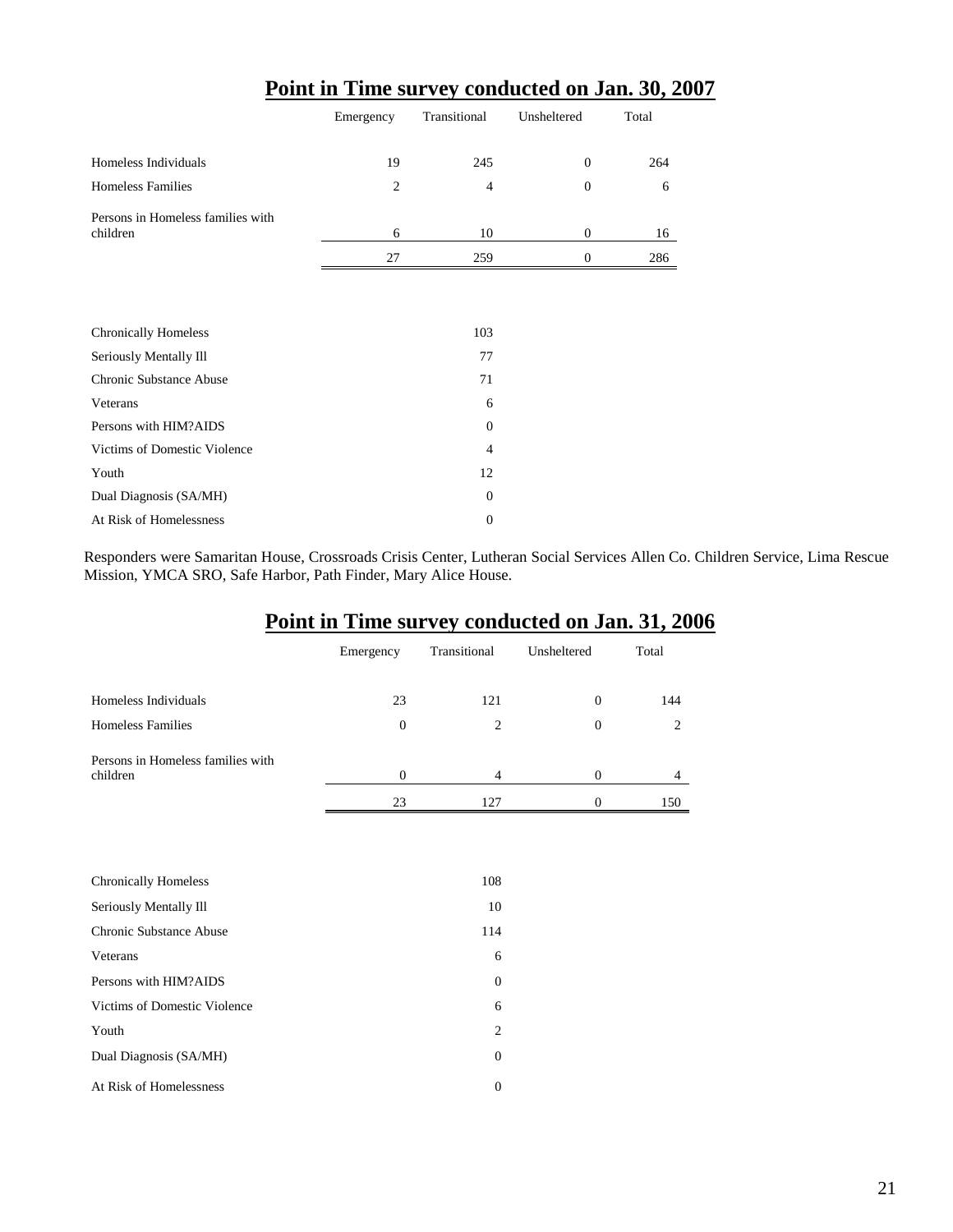Responders were Samaritan House, Crossroads Crisis Center, Lutheran Social Services Lima Rescue Mission, YMCA SRO

# **Contributing Factors to Homelessness in Allen County**

Respondents to the surveys identified the following:

- Lack of adequate jobs in the community 22%
- Relationship problems / challenges 13%
- Health, AoD, Mental Health 41%
- Criminal Justice involvement 13%
- Lack of affordable housing and supported housing 11%

Core Team members identified the following<sup>4</sup>:

- Lack of effective service coordination single point of entry  $\prime$  contact
- Lack of awareness of current services available
- Lack of funds to effectively address the problems
- Mental Illness
- Drug/Alcohol addictions
- Crime
- Unemployment
- Affordable housing
- Sex Offenders
- Discharge planning
- Emergency shelters
- Early Identification
- Band Aid approaches
- Transitional Housing
- $\bullet$  Long term support sponsors
- Impact on children in homeless families

# **Cost of Homelessness**

In Ohio, the Fair Market Rent (FMR) for a two-bedroom apartment is **\$640.** In order to afford this level of rent and utilities, without paying more than 30% of income on housing, a household must earn \$1,793 monthly or \$21,520 annually. Assuming a 40-hour workweek, 52 weeks per year, this level of income translates into a Housing Wage of \$12.31.

In Lima, the Fair Market Rent (FMR) for a two-bedroom apartment is **\$538.** In order to afford this level of rent and utilities, without paying more than 30% of income on housing, a household must earn \$2,133 monthly or \$25,596 annually. Assuming a 40-hour workweek, 52 weeks per year, this level of income translates into a Housing Wage of \$10.35.

In Ohio, a minimum wage worker earns an hourly wage of \$6.85. In order to afford the FMR for

 $\overline{\phantom{a}}$  $4$  April 17, 2007 Blueprint to End Homelessness – Core Team Meeting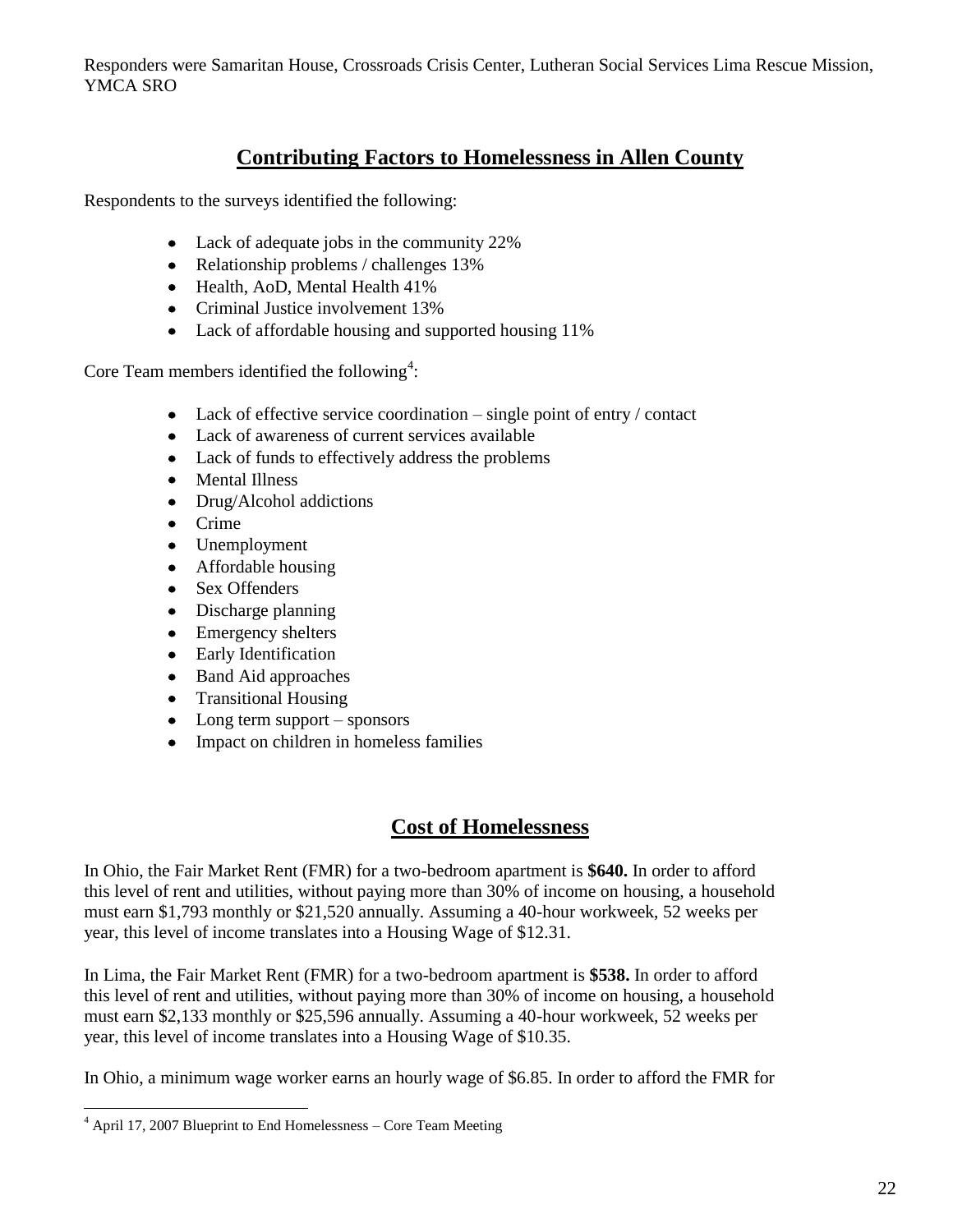a two-bedroom apartment, a minimum wage earner must work 80 hours per week, 52 weeks per year. Or, a household must include 12.0 minimum wage earner(s) working 40 hours per week year-round in order to make the two bedroom FMR affordable.

In Ohio, the estimated mean (average) wage for a renter is \$9.07 an hour. In order to afford the FMR for a two-bedroom apartment at this wage, a renter must work 46 hours per week, 52 weeks per year. Or, working 40 hours per week year-round, a household must include 1.1 worker(s) earning the mean renter wage in order to make the two-bedroom FMR affordable.

> Monthly Supplemental Security Income (SSI) payments for an individual are \$603 in Ohio. If SSI represents an individual's sole source of income, \$181 in monthly rent is affordable, while the FMR for a one-bedroom is \$515.

A unit is considered affordable if it costs no more than 30% of the renter's income.

|                                          | Ohio      | Lima, OH MSA                                                            |  |  |  |  |  |  |  |
|------------------------------------------|-----------|-------------------------------------------------------------------------|--|--|--|--|--|--|--|
| Number of Households (2000)              |           |                                                                         |  |  |  |  |  |  |  |
| Total                                    | 4,445,773 | 40,646                                                                  |  |  |  |  |  |  |  |
| Renter                                   | 1,373,259 | 11,356                                                                  |  |  |  |  |  |  |  |
| % Renter                                 | 31%       | 28%                                                                     |  |  |  |  |  |  |  |
| 2006 Area Median Income <sup>1</sup>     |           |                                                                         |  |  |  |  |  |  |  |
| Annual                                   | \$58,736  | \$52,200                                                                |  |  |  |  |  |  |  |
| Monthly                                  | \$4,895   | \$4,350                                                                 |  |  |  |  |  |  |  |
| 30% of $AMI2$                            | \$17,621  | \$15,660                                                                |  |  |  |  |  |  |  |
|                                          |           | Maximum Affordable <sup>3</sup> Monthly Housing Cost by % of Family AMI |  |  |  |  |  |  |  |
| 30%                                      | \$441     | \$392                                                                   |  |  |  |  |  |  |  |
| 50%                                      | \$734     | \$653                                                                   |  |  |  |  |  |  |  |
| 80%                                      | \$1,175   | \$1,044                                                                 |  |  |  |  |  |  |  |
| 100%                                     | \$1,468   | \$1,305                                                                 |  |  |  |  |  |  |  |
| 2007 Fair Market Rent (FMR) <sup>4</sup> |           |                                                                         |  |  |  |  |  |  |  |
| Zero-Bedroom                             | \$448     | \$429                                                                   |  |  |  |  |  |  |  |
| One-Bedroom                              | \$515     | \$435                                                                   |  |  |  |  |  |  |  |
| Two-Bedroom                              | \$640     | \$538                                                                   |  |  |  |  |  |  |  |
| Three-Bedroom                            | \$825     | \$663                                                                   |  |  |  |  |  |  |  |
| Four-Bedroom                             | \$893     | \$681                                                                   |  |  |  |  |  |  |  |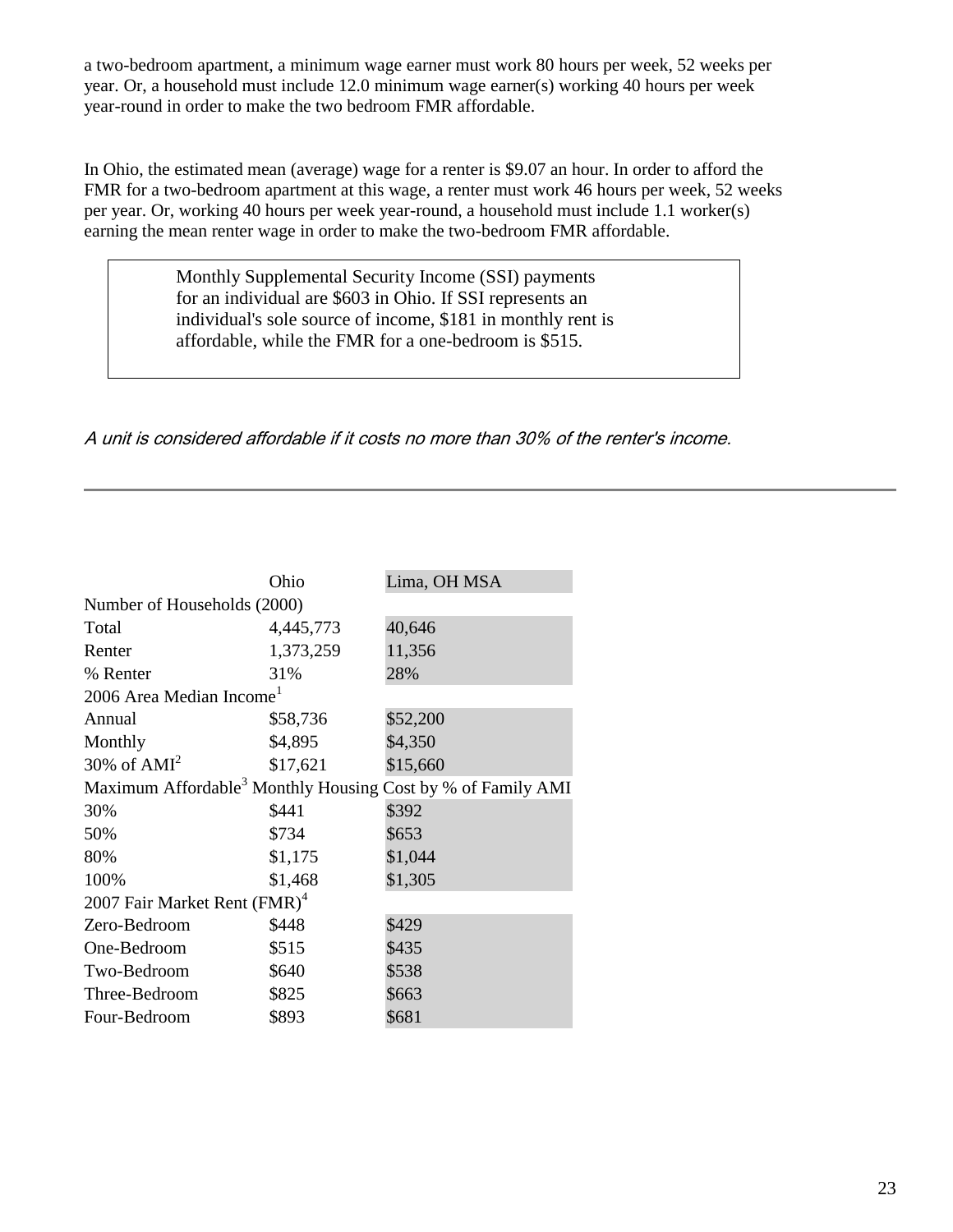# *Strengths*

- **1. Community/Individual Agency Involvement 4**
- **2. Affordable Housing 3**
- 3. **Facility availability 2**
- 4. No duplication of Services
- 5. Midsize community
- 6. Lima is a good location
- 7. Great medical facilities
- 8. Diversity
- 9. Church involvement
- 10. Schools

# **11. Community Spirit 2**

# *Weaknesses*

- **1. Lack of Funds 4**
- 2. Increase in public housing/subsidized housing
- **3. Single point of entry/centralized referral 3**
- 4. Lack of facilities for entire spectrum
- 5. Coordination of resources
- **6. Education/Awareness 2**
- 7. Property owner restrictions
- 8. Lack of long-term services
- **9. Lack of awareness of services 2**
- 10. Restrictions of services for single people
- 11. Lack of quality jobs (to pull people out of chronic homelessness)
- 12. Lack of transportation
- 13. Lack of emergency services

# *Observations from "point in time" surveys:*

- 1. Younger women
- 2. Older men
- 3. 46 living with family & friends (16 in surveys and 430 from Lima City Schools)
- 4. Working poor
- 5. 130 below poverty guidelines
- 6. 80 families with 186 children (74 on surveys and 112 from Lima City Schools)
- 7. Education levels higher than anticipated could be due to illiterate not completing surveys
- 8. Causes:
	- a. Jobs 22%
		- b. Relationships 13%
	- c. Health, AoD, Mental Health 41%
	- d. Criminal Justice 13%
	- e. Housing 11%

 $\overline{\phantom{a}}$  $<sup>5</sup>$  May 15, 2007 Blueprint to End Homelessness - Core Team Meeting</sup>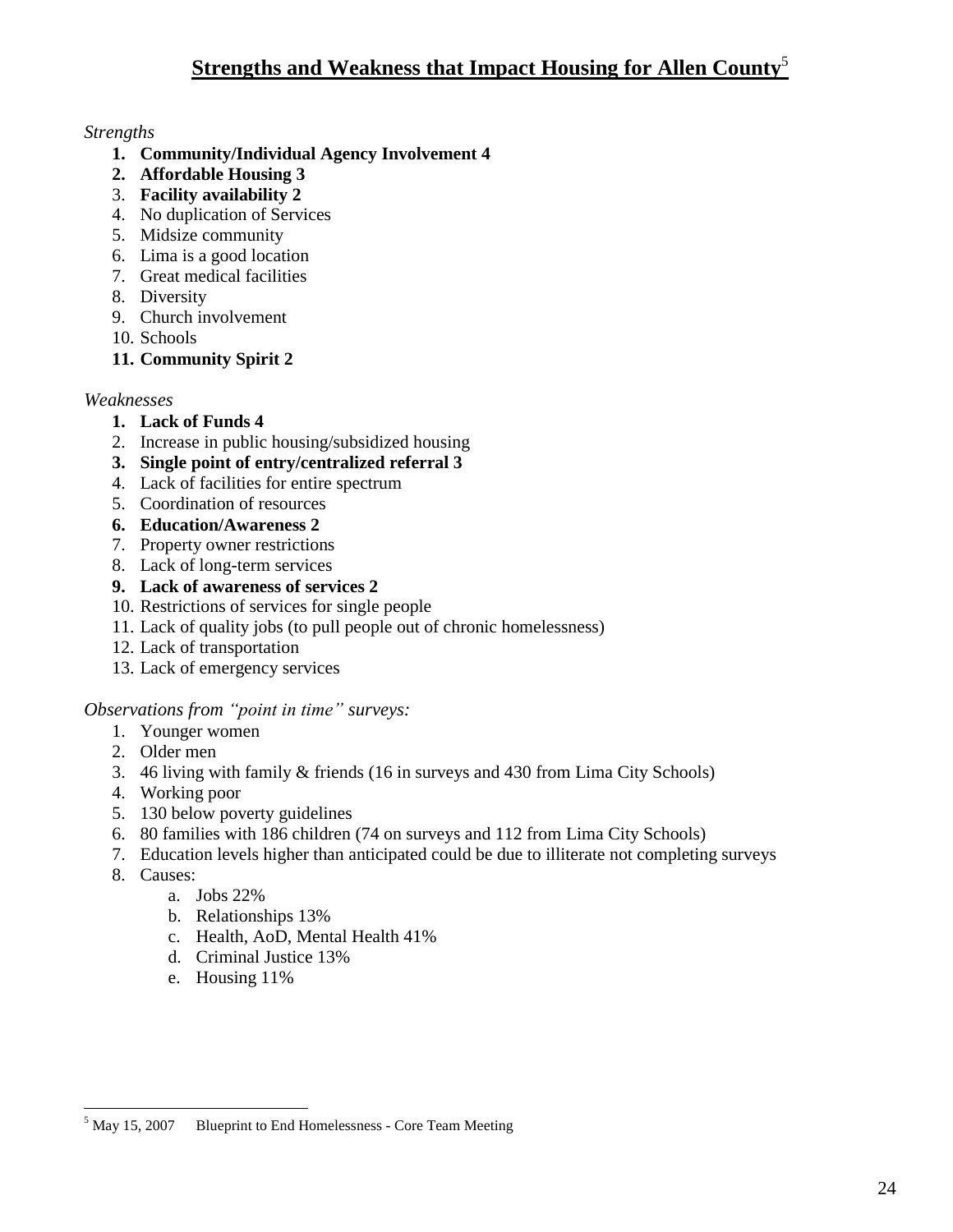# **Community Resources (Agency descriptions and services to the homeless)**

**Allen County Community Development** is funded through State and Federal Grants and payments on mortgages that were generated through the Down Payment Assistance and Home Rehabilitation projects. We coordinate the grant applications, fiscal reporting and local issues with contractors and homeowners. Individual assistance is income based and available for homeowners anywhere in Allen County outside of the City of Lima.

Projects funded through the housing grants include: repair, rehabilitation, down payment assistance – rehabilitation, new home construction, and emergency repair.

**Allen County Department of Job and Family Services** Prevention, Retention and Contingency Program is designed to help families overcome immediate barriers to achieve or maintain self-sufficiency and personal responsibility. In addition the agency provides transportation, childcare, tutoring, medical, emergency rent and assistance, food stamps, cash assistance and Medicaid. Eligibility requirements must be met.

**Allen County Health Partners,** also known as Lima Community Health Center, is a federally qualified health center providing comprehensive health care to members of our community who are primarily uninsured or underserved. The services provided include primary medical, dental, behavioral health care, as well as pharmacy services, health and wellness programming, prescription assistance and outreach for children in need of health insurance. The goal is to improve the health of our community by providing a "health care home" that addresses the physical, mental, spiritual and social well-being of our patients with a special emphasis on people living on limited resources.

**Allen County Probate Court** is a division of the Allen County Common Pleas Court. Probate Court has county-wide jurisdiction in such matters as: Adoptions; Adult Protective Service cases; Civil Commitment cases; Estates; Guardianships; Marriage Licenses; and Trusts. Probate Court works with a number of other governmental offices and community agencies/services. As it relates to homeless persons, the Probate Court would most likely be involved in cases where a person requires a guardian, compelled mental health treatment, or Adult Protective Services. The Court is funded through the Allen County Commissioners. Court costs and attorney fees may be incurred when proceedings are filed in the Court. Costs may be waived and other assistance may be available for persons who meet indigent guidelines.

**Allen County Veterans Service Commission** provides temporary emergency financial relief assistance to eligible veterans and their dependents. Financial assistance is temporary in nature and is meant to prevent undue hardship for veterans and their families until other government benefits can be obtained or their financial situation has changed. The commission assists with food, utilities, rent/shelter, and prescriptions.

**Career Development Company** (CDC) is a private, for-profit Ohio corporation started in 1995. CDC seeks to provide job placement services and related support programs to help persons with disabilities identify, obtain and maintain meaningful community employment that is consistent with their individual goals, skills, abilities and limitations. CDC currently offers these services at no cost to the individual consumer through referrals from the Ohio Bureau of Rehabilitation Services; the Ohio Worker"s Compensation system and Lutheran Social Services. We believe all individuals, regardless of race, color, religion, gender, national origin, ancestry, age sexual preference, financial standing, or homeless status; and regardless of the nature of their mental, visual or physical disability have the right to be employed in the community. CDC provides a broad range of meaningful job placement, training and related support services to our consumers utilizing a staff which is both experienced and caring. Some of our services include testing and evaluating our consumers and their disabilities and determining what jobs they may be already qualified for, or may be trained to do. We can teach how to look for a job, apply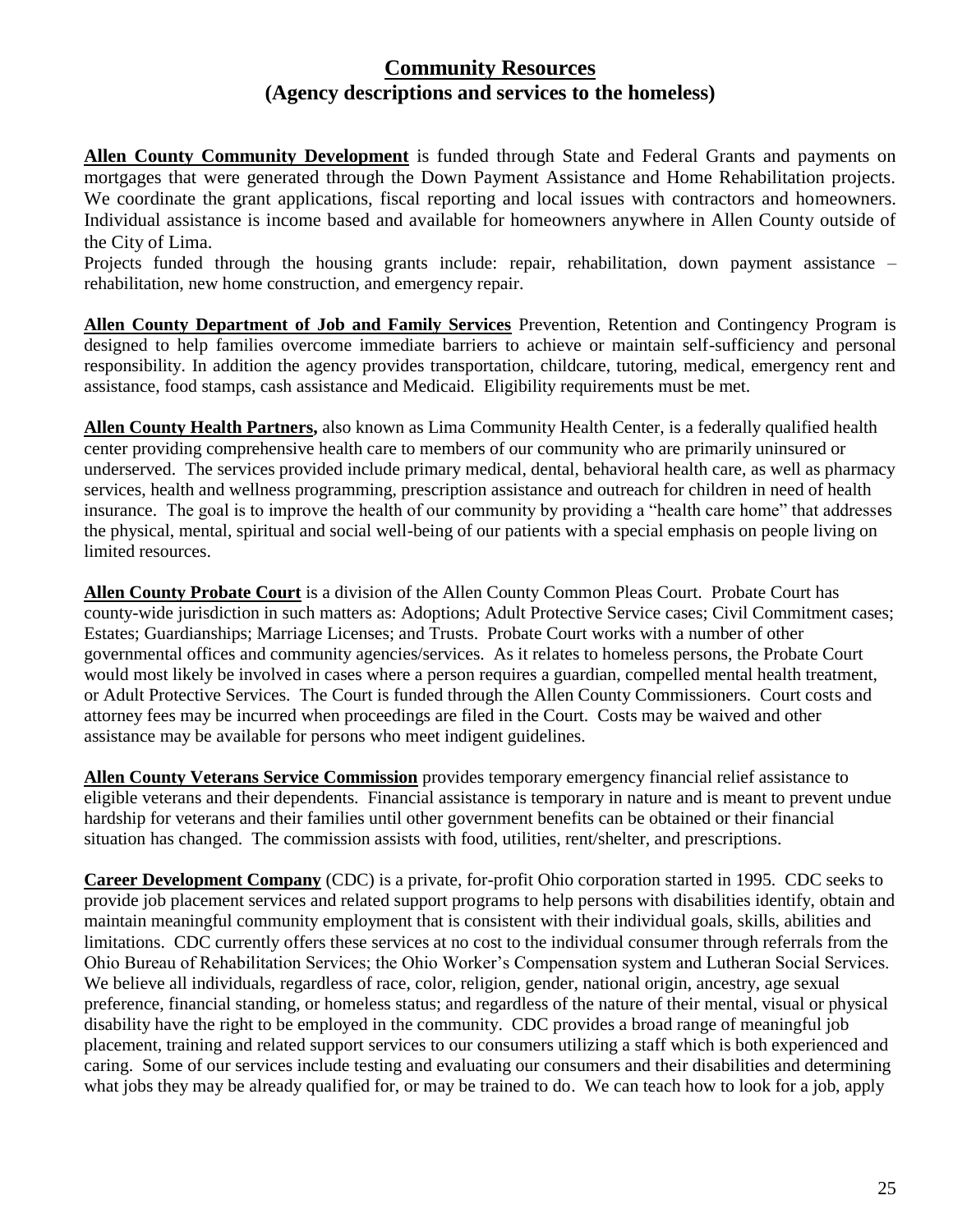for a job, and interview for a job. We can also help our consumers find a job, learn the job, and keep the job. We provide our services in Allen County and the immediate surrounding counties.

**Department of Rehabilitation & Correction**, *Adult Parole Authority*: supervises adult felony offenders on parole/probation. The Department subsidizes hotels for the homeless for up to a week @ per diem of under \$75. The Department also has contracts under the guise of "Independent Housing" which will house offenders for up to 90 days upon their release from prison. The per diem for this program is \$30. There are currently 6 Independent Houses in the State. There is one in Lima, namely; Mary Alice"s House.

**The Families In Transition** program at the Family Resource Centers offers case management services to families that have been determined homeless and have children. As a community support provider for the Families In Transition program I am able to offer my families the case management for them to tap into the local resources for them to obtain housing. I am also able to help with transportation, if that is a barrier. The goal for my program is to work with the family after they have obtained housing to prevent them from becoming homeless again through education and advocacy. This program has not been funded for after June 30, 2007.

**Family Promise of Lima Allen Co**. is a new non-profit organization that will provide overnight lodging for three to five families, a maximum of fourteen individuals, working with host congregations in the community. Local churches and volunteers provide meals, shelter and companionship to the families. Families will use a day center from 8 AM to 5 PM to shower, care for pre-school children, and seek employment. The center provides guests with a mailing address and a home base from which to conduct their housing search. They also are provided transportation to and from the host congregation to the day enter. Family Promise is planning to serve families in October 2007.

**Lima Allen Council on Community Affairs** provides the following Housing Services:

**Down payment assistance** – In partnership with Sky Bank, this program assists individuals with planning to buy a house along with offering financial assistance to eligible participants.

**Homeownership program** provides participants with information needed to obtain a loan to buy a house. Participants take a class on budgeting and credit report review, while earning credits by participating in various community activities. The credits obtained are used to determine how much money the participant is eligible to receive. These two programs assist families in transition with information on budgeting and how to obtain and keep a home through careful assessment of credit history.

**Fair housing program** provides information about the fair housing law as it pertains to both tenants and landlords in Lima and Allen County. The program also provides information on tenant landlord rights and responsibilities to both tenants and landlords in Lima and Allen County. The program offers referrals to available housing units inside Lima and Allen County and assists individuals from becoming homeless by offering housing referrals to participants in the process of transition. LACCA also provides tenant/landlord medication to resolve disputes and keep people in their housing.

**Lutheran Social Services** provides behavioral health services, including various housing options, to severely mentally ill adults. The housing options include group homes, single room occupancy at the local YMCA, emergency rent & utility assistance, temporary rent subsidy assistance and in coordination with Allen Metropolitan Housing Authority shelter plus care vouchers for homeless SMI adults. The funding for these housing programs is from the Mental Health and Recovery Services Board of Allen, Auglaize and Hardin Counties, and the Ohio Dept. of Development.

**The Allen County Board of MR/DD** serves individuals with developmental disabilities who meet established eligibility criteria and reside in Allen County. The County Board provides a variety of educational and vocational services for individuals and their families. The Board also provides Service and Support Administration services to assist with planning, coordination and monitoring of all services.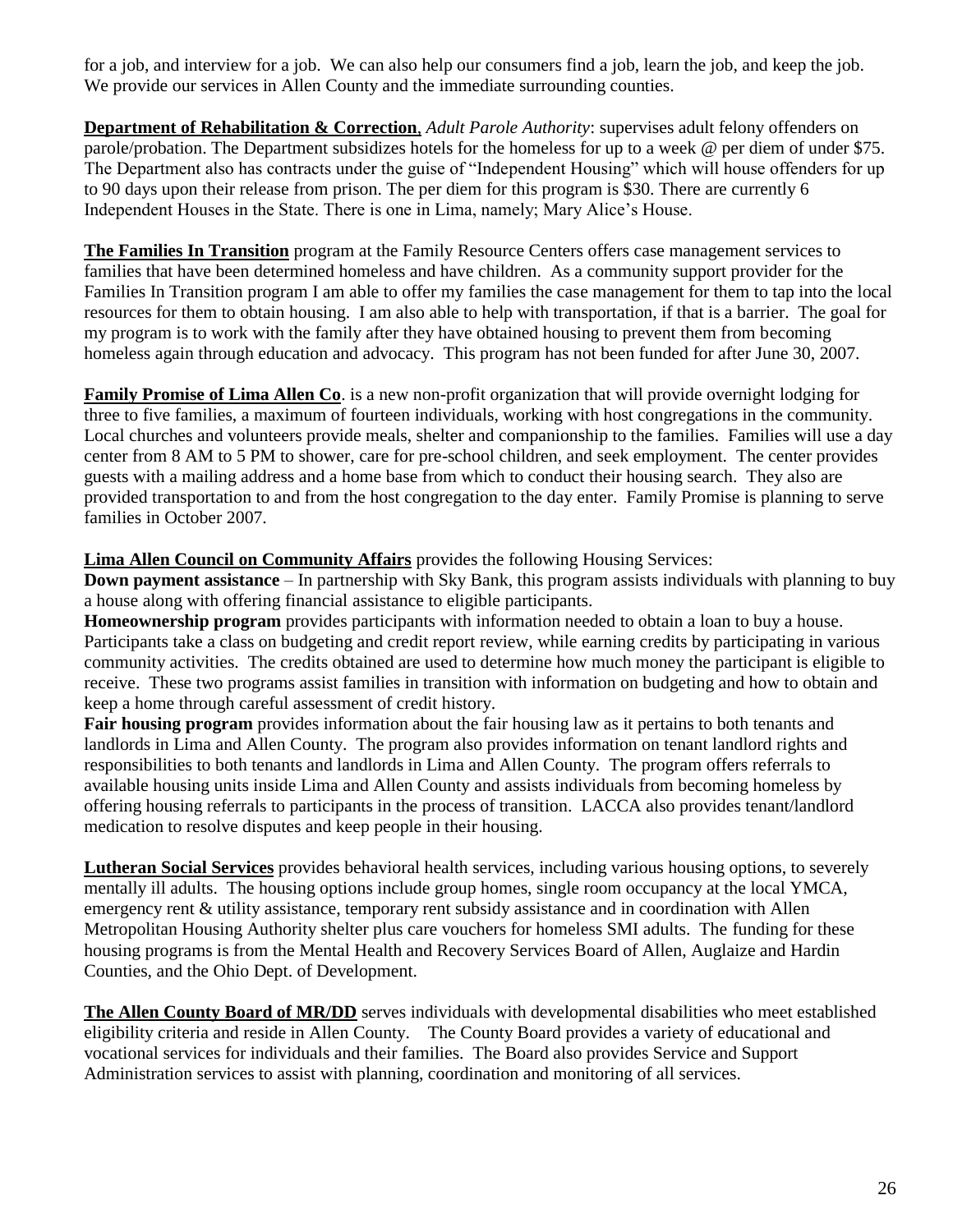The Allen County Board of MR/DD partners with LODDI, Inc., a non-profit housing board, to provide affordable housing for eligible individuals receiving residential services. The Board plans and authorizes the provision of residential supports with a variety of certified providers. The current need for these programs/services far exceeds the availability of funding. Service and Support Associates (Case Managers) work with individuals who are homeless, or in danger of becoming homeless, by collaborating with community resources that already exist to meet the individual"s health and safety needs.

**SAFE HARBOR** Runaway and Homeless Youth Shelter began providing services for youth in March of 1992. The shelter's location is at 1012 W. Market St. in Lima, Ohio 45805. The shelter has been designed to meet the needs of youth in a seven-county are of Allen, Auglaize, Hardin, Mercer, Putnam, Van Wert and Hancock, through a Federal Grant. SAFE HARBOR is capable of sleeping ten youth who are separated by gender. Also, the shelter has a nursery equipped for a teen parent with a small child. SAFE HARBOR is open to youth on a 24 hour basis, seven days a week, 365 days a year. All services provided by SAFE HARBOR are free of charge to all teens and families in crisis who are directly referring themselves. Services are not just for youth from these counties, but for any youth wanting services at this location. Those services that are provided include: Shelter, Meals, Clothing, Transportation, Crisis Intervention, Individual/Family sessions, "Teens Only" Group, a Systematic Step-Teen Parenting Group, Aftercare Services, tutoring,and Monthly Educational Trainings. Any youth age 12 through 17 who is a runaway, throwaway, homeless or in crisis have access to Safe Harbor.

**Lima Rescue Mission** is a homeless shelter for men. We can house up to 28 men in our overnight dorm. These beds are available on a night by night basis for those who need temporary or emergency help with shelter. The building is closed down for these men during the daytime except for times of below freezing weather. The building is open again at 4:30P.M and available for them to come in. Check-in time for the overnight beds is 7:00P.M. They must attend a chapel service at that time in order to stay. We have towels and washcloths for them to use and hygiene products available. The cost for this is .50 per night. Payment is not required before they can stay. We allow them to owe up to \$5.00 before we start enforcing payment. We can sometimes help those with this if they are in genuine need of it. If they are new to the overnight dorm we give them their first three nights free. This can give them a little chance to see if they want to stay or work something else out.

We also offer sleeping rooms for those that choose to stay here on a more permanent basis. These rooms are available to those who have been in our overnight dorm for at least 7 days and have the means to pay \$120.00 per month plus a \$10.00 key deposit. Application process is needed for this. Most of these guys have jobs or collect S.S, S.S.I. Etc. They are not required to be in at 7:00P.M. They are more free to come and go. They are not shut out of the building through the day like those in the overnight dorm. There are 32 rooms available.

The Lima Rescue Mission is for men of at least 21 yrs. of age, except in case of an emergency situation we can take men younger for a night or two, and we do not take sexual offenders.

**Lima's Samaritan House** is a homeless shelter for women and children providing food, shelter and essential services to approximately 450 homeless and/or abused women and children per year. Services provided include intense one-on-one case management, drug and alcohol education, and lesson on nutrition, budgeting, parenting, health care instructions, resumes and job interviewing techniques. Resident may stay up to ninety days in which time they are expected to establish an income through employment or entitlement and save 80% of that income to ultimately find permanent housing.

The shelter also has an overnight program for single women who do not qualify or are not ready to follow through with a structured plan. Rather than risk having them stay in an unsafe environment, sleep in a car or under a bridge, this program allows them to come in at 6:00 pm, east supper, take a shower, watch TV, play cards or just "hang-out". They are given a clean bedroll. In the morning after breakfast and meal clean up at 8:00 am they must leave. Unlike the regular admissions, they are not permitted to leave any of their personal belonging. There is no time limit on the number of times they spend the night. Some become residents while others move on and return sporadically.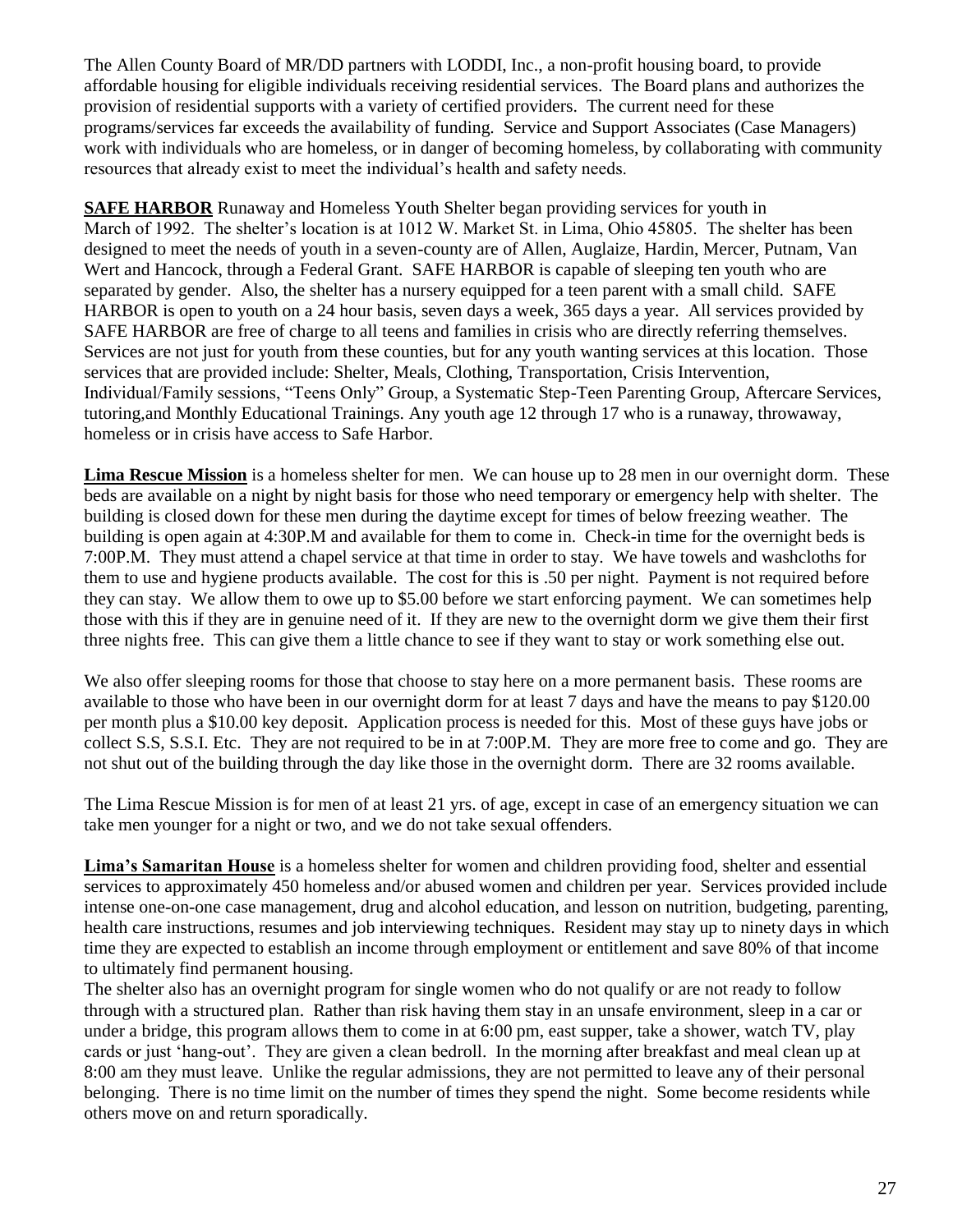**The Ohio Rehabilitation Services Commission (RSC)** is the state agency responsible for providing vocational rehabilitation services to eligible Ohioans with physical, emotional, or cognitive disabilities. Our mission is to partner with individuals with disabilities to achieve quality employment, independence, and disability determination outcomes.

There are three separate bureaus: The Bureau of Vocational Rehabilitation (BVR) which focuses on assisting individuals with disabilities attain and maintain employment; The Bureau of Services for the Visually Impaired (BSVI) which focuses on assisting individuals with visual impairments attain and maintain employment; and The Bureau of Disability Determination (BDD) which determines whether applicants for SSI and/or SSDI meet the criteria for being awarded social security or disability funding.

Once a person is determined eligible for BVR or BSVI, he and his counselor work together to decide which specific vocational goal is best suited for him given his abilities, interests, aptitudes, limitations, etc. Then services are provided based on what he needs to meet his specific vocational goal. General services may include evaluation and assessment, vocational counseling and guidance, vocational training, rehabilitation technology, job placement assistance, job coaching, and follow-along. Once a consumer acquires a job within his vocational goal that is suited to his capabilities as well as his limitations, his case is closed after 90 days of successful employment.

**St. Vincent DePaul Society's** core purpose and goal is to provide food and clothing to families who for reasons beyond their control are in need of help. They are a Catholic Faith Community of women and men from the four parishes in Lima. They are a non-profit organization supported financially by the local parishes and free-will contributions. All of the members contribute their tie and talent s to serve the Lord and those in need with no remuneration.

**YMCA-SRO** (single room occupancy) is for men of 18 years of age and older and they must be able to walk steps. The Y dormitory has sixty six rooms, twenty two on each of the  $4<sup>th</sup>$ , 5th, and  $6<sup>th</sup>$  floors of the YMCA Annex at the corner of South Elizabeth Street and West Spring Street. Each tenant has a key for his room and he can come in and leave the dorm at anytime. This is great for those tenants who work at night. Alternative Clinic, Dr Chapple, offers free health care for the tenants between  $5:30 - 6:00$  PM most Wednesdays on the  $1<sup>st</sup>$ floor of the Annex. The tenancies must pay 30% of their income for their rent. If unemployed they must pay \$25. per month with HUD's financial help until they get a job. The Y-SRO works with the Allen County Veterans Affairs office, Lutheran Social Services, United Church"s food pantry and Allen Metropolitan Housing Authority.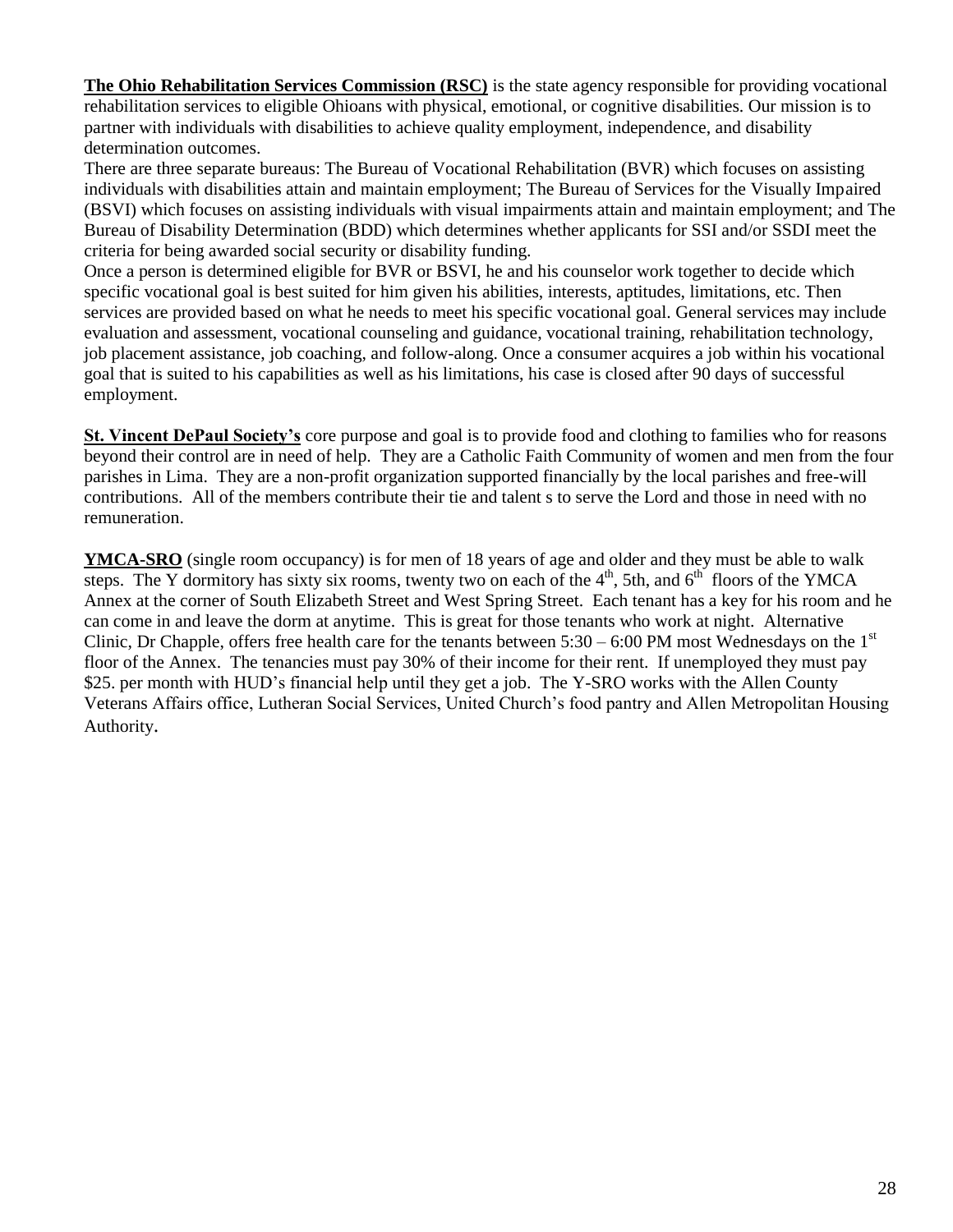# **Housing Inventory**

|                                                                       | Emergency Shelter: Fundamental Components in CoC System - Housing Inventory Chart |                   |                               |                |                                                                              |                  |                                             |                  |                     |                       |                               |               |                       |
|-----------------------------------------------------------------------|-----------------------------------------------------------------------------------|-------------------|-------------------------------|----------------|------------------------------------------------------------------------------|------------------|---------------------------------------------|------------------|---------------------|-----------------------|-------------------------------|---------------|-----------------------|
|                                                                       |                                                                                   | <b>HMIS</b>       | Number of Year                |                |                                                                              |                  | <b>Target Pop</b>                           |                  | Year-Round          |                       | Total                         |               | Other Beds            |
| Provider Name                                                         | <b>Facility Name</b>                                                              | Part.<br>Code     | <b>HMIS</b>                   | Round Beds in  | Geo Code                                                                     | A                | $\, {\bf B}$                                | Fam.<br>Units    | Fam.<br><b>Beds</b> | Indiv.<br><b>Beds</b> | Year-<br>Round<br><b>Beds</b> | Seas-<br>onal | Overflow &<br>Voucher |
| <b>Current Inventory</b>                                              |                                                                                   |                   | Ind.                          | Fam.           |                                                                              |                  |                                             |                  |                     |                       |                               |               |                       |
| <b>Crossroads Crisis Center</b>                                       | Crossroads Crisis Center $\vert$ N                                                |                   | $\theta$                      | 0              | 399003FC                                                                     |                  | DV                                          | 8                | 21                  |                       | 21                            | na            | $\Omega$              |
| Lima Rescue Mission                                                   | Lima Rescue Mission                                                               | N                 |                               | 0              | 399003 <sub>SM</sub>                                                         |                  |                                             | $\boldsymbol{0}$ |                     | 28                    | 28                            | na            | $\Omega$              |
| Safe Harbor                                                           | Safe Harbor                                                                       | Ñ                 | $\overline{0}$                | $\overline{0}$ | 399003 YMF                                                                   |                  |                                             | $\boldsymbol{0}$ |                     | 10                    | 10                            | na            | $\overline{0}$        |
| <b>HOPE House</b>                                                     | <b>HOPE House</b>                                                                 | Ń                 | $\theta$                      | $\overline{0}$ | 399003 <sub>SM</sub>                                                         |                  | Vets                                        | $\mathbf{0}$     |                     |                       |                               | na            | $\overline{0}$        |
| <b>Samaritan House</b>                                                | <b>Samaritan House</b>                                                            | A                 | 8                             | $\overline{0}$ | 399003FC                                                                     |                  | DV                                          | $\boldsymbol{0}$ |                     |                       |                               | na            | $\overline{0}$        |
| <b>SUBTOTALS:</b>                                                     |                                                                                   |                   |                               |                |                                                                              |                  | <b>SUBTOT. CURRENT</b><br><b>INVENTORY:</b> | 8                | 21                  | 50                    | 71                            | na            | $\Omega$              |
| New Inventory in Place in 2005<br>(Feb. 1, 2005 - Jan. 31, 2006)      |                                                                                   |                   | Ind.                          | Fam.           |                                                                              |                  |                                             |                  |                     |                       |                               |               |                       |
|                                                                       |                                                                                   |                   |                               |                |                                                                              |                  |                                             |                  |                     |                       |                               |               |                       |
|                                                                       |                                                                                   | <b>SUBTOTALS:</b> |                               |                |                                                                              | <b>INVENTORY</b> | <b>SUBTOTAL NEW</b>                         |                  |                     |                       |                               |               |                       |
| <b>Inventory Under Development</b>                                    |                                                                                   |                   | Anticipated Occupancy<br>Date |                |                                                                              |                  |                                             |                  |                     |                       |                               |               |                       |
|                                                                       |                                                                                   |                   |                               |                |                                                                              |                  |                                             |                  |                     |                       |                               |               |                       |
|                                                                       |                                                                                   |                   |                               |                | <b>SUBTOTAL INVENTORY UNDER DEVELOPMENT:</b>                                 |                  |                                             |                  |                     |                       |                               |               |                       |
| <b>Unmet Need</b>                                                     |                                                                                   |                   |                               |                | <b>UNMET NEED TOTALS:</b>                                                    |                  |                                             |                  |                     |                       |                               |               |                       |
| 1. Total Year-Round Individual ES Beds:                               |                                                                                   |                   |                               |                |                                                                              |                  |                                             |                  |                     |                       |                               |               | 21                    |
| 2. Year-Round Individual ES Beds in HMIS:                             |                                                                                   |                   |                               |                | 504. Total Year-Round Family Beds:<br>85. Year-Round Family ES Beds in HMIS: |                  |                                             |                  |                     | $\overline{0}$        |                               |               |                       |
| 3. HMIS Coverage Individual ES Beds:                                  |                                                                                   |                   |                               |                | 16% 6. HMIS Coverage Family ES Beds:                                         |                  |                                             |                  |                     | 0%                    |                               |               |                       |
| Divide line 2 by line 1 and multiply by 100. Round to a whole number. |                                                                                   |                   |                               |                | Divide line 5 by line 4 and multiply by 100. Round to a whole number.        |                  |                                             |                  |                     |                       |                               |               |                       |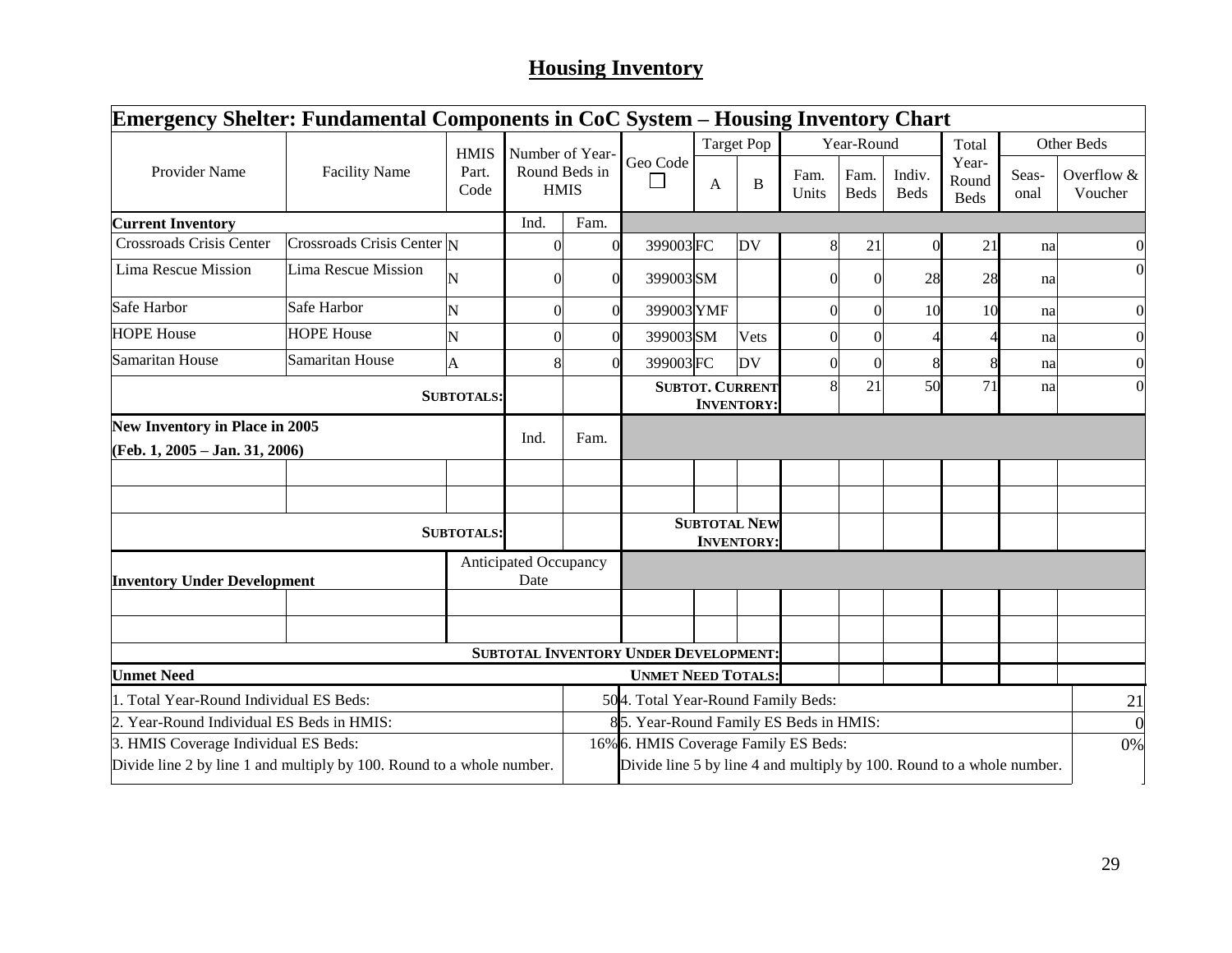| Transitional Housing: Fundamental Components in CoC System - Housing Inventory Chart |                       |                                   |                                                                          |               |                                              |                     |                                               |                          |                       |                         |                               |
|--------------------------------------------------------------------------------------|-----------------------|-----------------------------------|--------------------------------------------------------------------------|---------------|----------------------------------------------|---------------------|-----------------------------------------------|--------------------------|-----------------------|-------------------------|-------------------------------|
|                                                                                      |                       |                                   | Number of Year-                                                          |               |                                              |                     | <b>Target Pop</b>                             |                          | Year-Round            |                         | Total                         |
| Provider Name                                                                        | <b>Facility Name</b>  | HMIS Part.<br>Code                | <b>HMIS</b>                                                              | Round Beds in | Geo Code                                     | A                   | $\, {\bf B}$                                  | Family<br>Units          | Family<br><b>Beds</b> | Individ.<br><b>Beds</b> | Year-<br>Round<br><b>Beds</b> |
| <b>Lutheran Social Services</b>                                                      | Renaissance House     | N                                 | $\overline{0}$                                                           | $\Omega$      | 399003 SMF                                   |                     |                                               | $\theta$                 |                       | 014                     | 14                            |
| Mary Alice's House                                                                   | Mary Alice's House    | N                                 | $\overline{0}$                                                           | $\Omega$      | 399003SMF                                    |                     |                                               | $\Omega$                 | $\theta$              | 45                      | 45                            |
| Pathfinder House                                                                     | Pathfinder House      | N                                 | $\Omega$                                                                 | $\Omega$      | 399003                                       |                     |                                               |                          | 0                     | 59                      | 59                            |
| Phoenix House                                                                        | Phoenix House         | N                                 | $\theta$                                                                 | $\Omega$      | 399003                                       | <b>SF</b>           |                                               | 0                        | $\overline{0}$        |                         | $\overline{7}$                |
| Lima Rescue Mission                                                                  | Lima Rescue Mission N |                                   | $\theta$                                                                 | $\Omega$      | 399003SM                                     |                     |                                               | $\Omega$                 | $\theta$              | 32                      | 32                            |
| Samaritan House                                                                      | Samaritan House       | $\overline{A}$                    | $\theta$                                                                 | 38            | 399003FC                                     |                     | DV                                            | $\Omega$                 | $\theta$              | 40                      | 40                            |
| <b>ADAMH Board</b>                                                                   | <b>HAP Program</b>    | N                                 | $\Omega$                                                                 | $\Omega$      | 399003SMF                                    |                     |                                               |                          | $\overline{0}$        | 29                      | 29                            |
|                                                                                      |                       | <b>SUBTOTALS:</b>                 |                                                                          |               |                                              |                     | <b>SUBTOT. CURRENT 0</b><br><b>INVENTORY:</b> |                          | 0                     | 226                     | 226                           |
| <b>New Inventory in Place in 2005</b><br>(Feb. 1, 2005 - Jan. 31, 2006)              |                       |                                   | Ind.                                                                     | Fam.          |                                              |                     |                                               |                          |                       |                         |                               |
|                                                                                      |                       |                                   |                                                                          |               |                                              |                     |                                               |                          |                       |                         |                               |
|                                                                                      |                       |                                   |                                                                          |               |                                              |                     |                                               |                          |                       |                         |                               |
|                                                                                      |                       | <b>SUBTOTALS:</b>                 |                                                                          |               |                                              | <b>SUBTOTAL NEW</b> | <b>INVENTORY:</b>                             |                          |                       |                         |                               |
| <b>Inventory Under Development</b>                                                   |                       | <b>Anticipated Occupancy Date</b> |                                                                          |               |                                              |                     |                                               |                          |                       |                         |                               |
|                                                                                      |                       |                                   |                                                                          |               |                                              |                     |                                               |                          |                       |                         |                               |
|                                                                                      |                       |                                   |                                                                          |               | <b>SUBTOTAL INVENTORY UNDER DEVELOPMENT:</b> |                     |                                               |                          |                       |                         |                               |
| <b>Unmet Need</b>                                                                    |                       |                                   |                                                                          |               | <b>UNMET NEED TOTALS:</b>                    |                     |                                               | $\overline{\mathcal{E}}$ | $\overline{7}$        |                         | $\tau$                        |
| 1. Total Year-Round Individual TH Beds:                                              |                       |                                   |                                                                          |               | 2264. Total Year-Round Family Beds:          |                     |                                               |                          |                       |                         |                               |
| 2. Year-Round Individual TH Beds in HMIS:                                            |                       |                                   | 40 <sup>5</sup> . Year-Round Family TH Beds in HMIS:                     |               |                                              |                     |                                               |                          |                       |                         |                               |
| 3. HMIS Coverage Individual TH Beds:                                                 |                       |                                   | 18% 6. HMIS Coverage Family TH Beds:                                     |               |                                              |                     |                                               |                          |                       |                         |                               |
| Divide line 2 by line 1 and multiply by 100. Round to a whole number.                |                       |                                   | Divide line 5 by line 4 and multiply by 100. Round to a whole<br>number. |               |                                              |                     |                                               |                          |                       |                         |                               |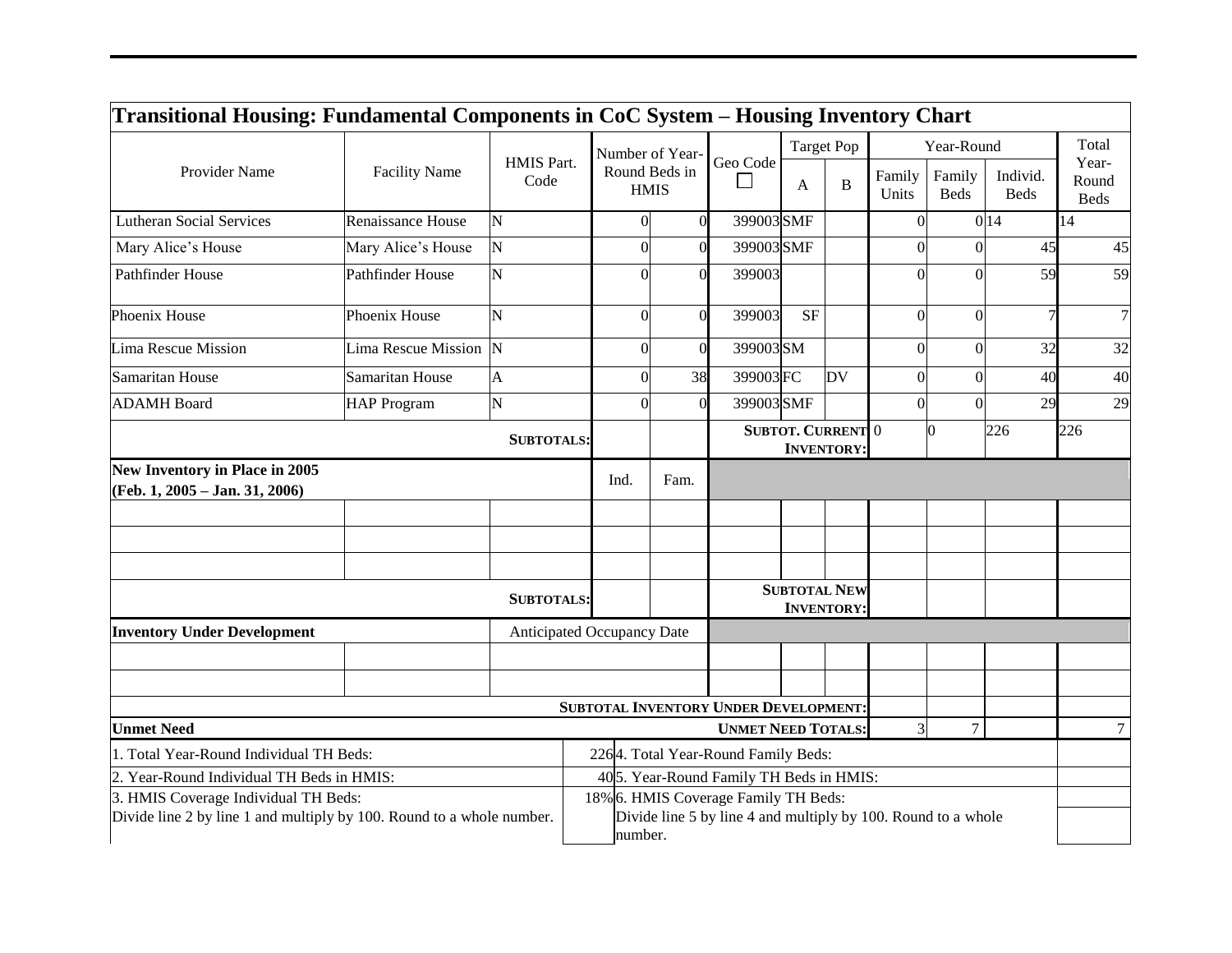|                                                                    | Permanent Supportive Housing*: Fundamental Components in CoC System - Housing Inventory Chart |                   |                                      |                                        |                                              |                           |                      |                                                                |                       |                                  |                      |
|--------------------------------------------------------------------|-----------------------------------------------------------------------------------------------|-------------------|--------------------------------------|----------------------------------------|----------------------------------------------|---------------------------|----------------------|----------------------------------------------------------------|-----------------------|----------------------------------|----------------------|
|                                                                    |                                                                                               | <b>HMIS</b>       |                                      | Number of                              | Geo                                          |                           | Target<br>Population |                                                                | Year-Round            |                                  | Total<br>Year-       |
| Provider Name                                                      | <b>Facility Name</b>                                                                          | Part.<br>Code     | Year-Round<br>Beds in HMIS           |                                        | Code<br>$\mathcal{L}_{\mathcal{A}}$          | A                         | B                    | Family<br>Units                                                | Family<br><b>Beds</b> | Individual/C<br>H<br><b>Beds</b> | Round<br><b>Beds</b> |
|                                                                    | <b>Current Inventory</b>                                                                      |                   | Ind.                                 | Fam.                                   |                                              |                           |                      |                                                                |                       |                                  |                      |
| <b>Lutheran Social Services</b>                                    | Erma Rose & O'Brien                                                                           | N                 | $\Omega$                             | $\Omega$                               | 399003                                       | <b>SMF</b>                |                      | $\overline{0}$                                                 | $\Omega$              | 12                               | 12                   |
| <b>YMCA</b>                                                        | <b>YMCA</b>                                                                                   | $\mathbf N$       | 0                                    | $\Omega$                               | 399003                                       | <b>SM</b>                 |                      | $\Omega$                                                       | $\Omega$              | 66                               | 66                   |
|                                                                    |                                                                                               |                   |                                      |                                        |                                              |                           |                      |                                                                |                       |                                  |                      |
| <b>SUBTOTALS:</b>                                                  |                                                                                               |                   | $\Omega$                             | $\Omega$                               |                                              | <b>SUBTOT. CURRENT</b>    | <b>INVENTORY:</b>    | $\Omega$                                                       | $\Omega$              | 78                               | 78                   |
| New Inventory in Place in 2005<br>$(Feb. 1, 2005 - Jan. 31, 2006)$ |                                                                                               |                   | Ind.                                 | Fam.                                   |                                              |                           |                      |                                                                |                       |                                  |                      |
|                                                                    |                                                                                               |                   |                                      |                                        |                                              |                           |                      |                                                                |                       |                                  |                      |
|                                                                    |                                                                                               |                   |                                      |                                        |                                              |                           |                      |                                                                |                       |                                  |                      |
|                                                                    |                                                                                               | <b>SUBTOTALS:</b> |                                      |                                        |                                              | <b>SUBTOTAL NEW</b>       | <b>INVENTORY:</b>    |                                                                |                       |                                  |                      |
| <b>Inventory Under Development</b>                                 |                                                                                               |                   | <b>Anticipated Occupancy</b><br>Date |                                        |                                              |                           |                      |                                                                |                       |                                  |                      |
|                                                                    |                                                                                               |                   |                                      |                                        |                                              |                           |                      |                                                                |                       |                                  |                      |
|                                                                    |                                                                                               |                   |                                      |                                        |                                              |                           |                      |                                                                |                       |                                  |                      |
|                                                                    |                                                                                               |                   |                                      |                                        | <b>SUBTOTAL INVENTORY UNDER DEVELOPMENT:</b> |                           |                      |                                                                |                       |                                  |                      |
| <b>Unmet Need</b>                                                  |                                                                                               |                   |                                      |                                        |                                              | <b>UNMET NEED TOTALS:</b> |                      | 3                                                              | 8                     | 70                               | 78                   |
| 1. Total Year-Round Individual PH Beds:                            |                                                                                               |                   |                                      | 78                                     | 4. Total Year-Round Family Beds:             |                           |                      |                                                                |                       |                                  | $\overline{0}$       |
| 2. Year-Round Individual PH Beds in HMIS:                          |                                                                                               |                   |                                      | $\Omega$                               | 5. Year-Round Family PH Beds in HMIS:        |                           |                      |                                                                |                       |                                  | $\Omega$             |
| 3. HMIS Coverage Individual PH Beds:                               |                                                                                               |                   |                                      | 6. HMIS Coverage Family PH Beds:<br>0% |                                              |                           |                      |                                                                |                       | 0%                               |                      |
| (Divide line 2 by line 1 and multiply by 100. Round to a           |                                                                                               |                   |                                      |                                        |                                              |                           |                      | (Divide line 5 by line 4 and multiply by 100. Round to a whole |                       |                                  |                      |
| whole number.)                                                     |                                                                                               |                   |                                      |                                        | number.)                                     |                           |                      |                                                                |                       |                                  |                      |

\*Permanent Supportive Housing is: S+C, Section 8 SRO and SHP-Permanent Housing component. It also includes any permanent housing projects, such as public housing units, that have been dedicated exclusively to serving homeless persons.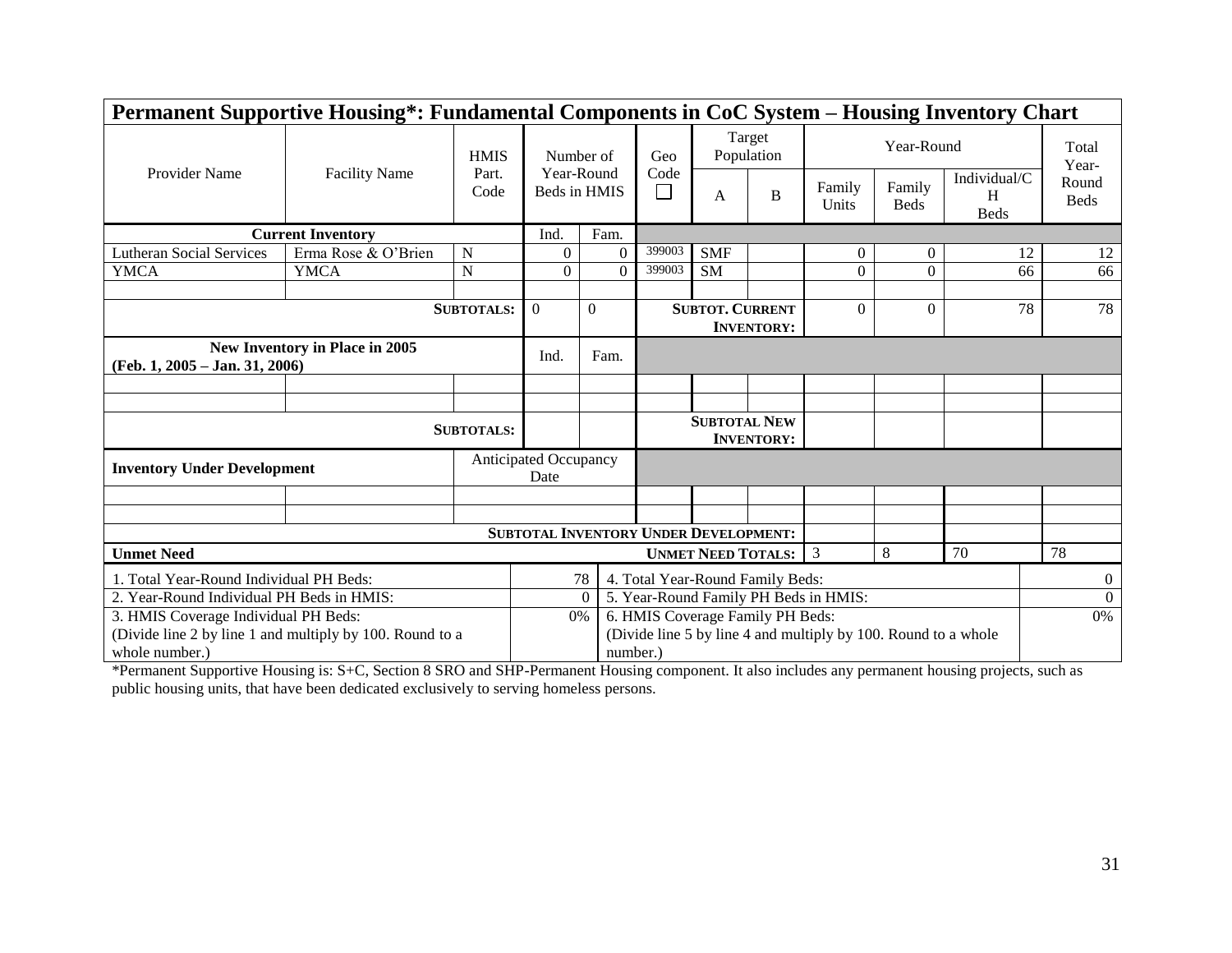# **Causes of Homelessness in Allen County***<sup>6</sup>*

- 1. Mental Illness / Addiction (untreated mental illness self medicating) Lack of Knowledge of Social Services
- 2. Lack of Quality Jobs Underemployment
	- a. Lack of Education / Job Skills
	- b. Unemployment / Job Loss
- 3. People being Evicted
	- a. Lack of Family Support
	- b. Credit Card Debt / Mortgages / Misuse of Credit
	- c. Lack of Knowledge of Social Services
- 4. Lack of Emergency / Transitional Housing for:
	- a. Fathers with Children
	- b. Mothers with Teen Boys
	- c. Intact Families
	- d. People with Symptomatic Mental Illness
	- e. Males 18 21 Years Old
	- f. Males after 11:00 PM
- 5. Lack of Awareness of Homelessness in the Community. Belief that homelessness is not something we can do anything about.
- 6. DYS Discharge Planning 18 year olds on their own / Foster Children aging out of the system.
- 7. Offenders Ex Offenders / Sex Offenders
- 8. Culture of Poverty engaging this population
	- a. Services are not Enticing
	- b. Service Coordination System Spanner
	- c. Trust in the system lacking
	- d. Lack of Knowledge of Social Services

 $\overline{\phantom{a}}$ 

<sup>&</sup>lt;sup>6</sup> Identified at the June 19, 2007 Core Team Meeting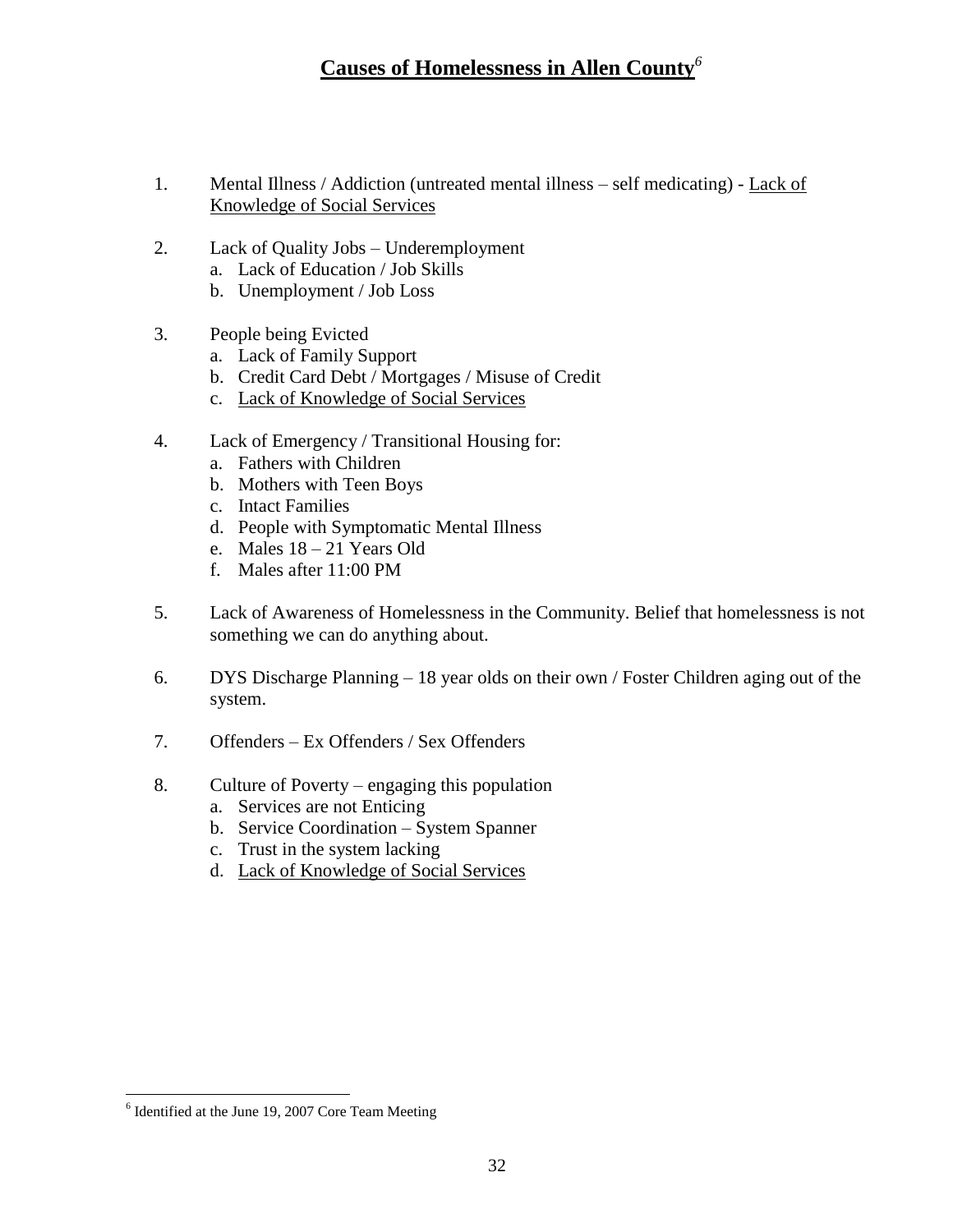# **Strategies**

# **Prevention: "Close the Front Door" – Reduce the number of people who become homeless.**

1. Emergency Shelter and Outreach to Homeless Families with Children (Supporting Current Efforts and Developing Ongoing Supportive Services) – **Addressing problem #4** 

| <b>Activities</b>     | <b>Responsible</b> | <b>Costs</b> | <b>Funding Sources</b> | <b>Timelines</b> | <b>Performance Metric</b> |
|-----------------------|--------------------|--------------|------------------------|------------------|---------------------------|
|                       |                    |              |                        |                  |                           |
| <b>Family Promise</b> | Tammy Geoff,       |              | <b>Donations</b>       | October 2007     | # Churches volunteer and  |
|                       | <b>Trinity UMC</b> |              |                        |                  | trained,                  |
|                       |                    |              |                        |                  | # Homeless families       |
|                       |                    |              |                        |                  | served                    |
| School Based          | Sara Bowsher       |              | Lima City Schools      | September        | # Children linked to      |
| <b>Homelessness</b>   |                    |              | Grant                  | 2007 and         | schools                   |
| Coordinator           |                    |              |                        | ongoing          |                           |

2. Emergency Shelter and Outreach to Homeless Persons with Symptomatic Mental Illness – **Addressing problem #4**

| <b>Activities</b>                                         | <b>Responsible</b>                                        | <b>Costs</b> | <b>Funding</b><br><b>Sources</b> | <b>Timelines</b> | <b>Performance Metric</b>                               |
|-----------------------------------------------------------|-----------------------------------------------------------|--------------|----------------------------------|------------------|---------------------------------------------------------|
| Get more data about<br>the need for short term<br>shelter | Police, St.<br>Rita's ER.<br>Crisis Center,<br><b>LSS</b> | Time         | N/A                              | <b>July 2008</b> | # Persons identified in<br>need of emergency<br>shelter |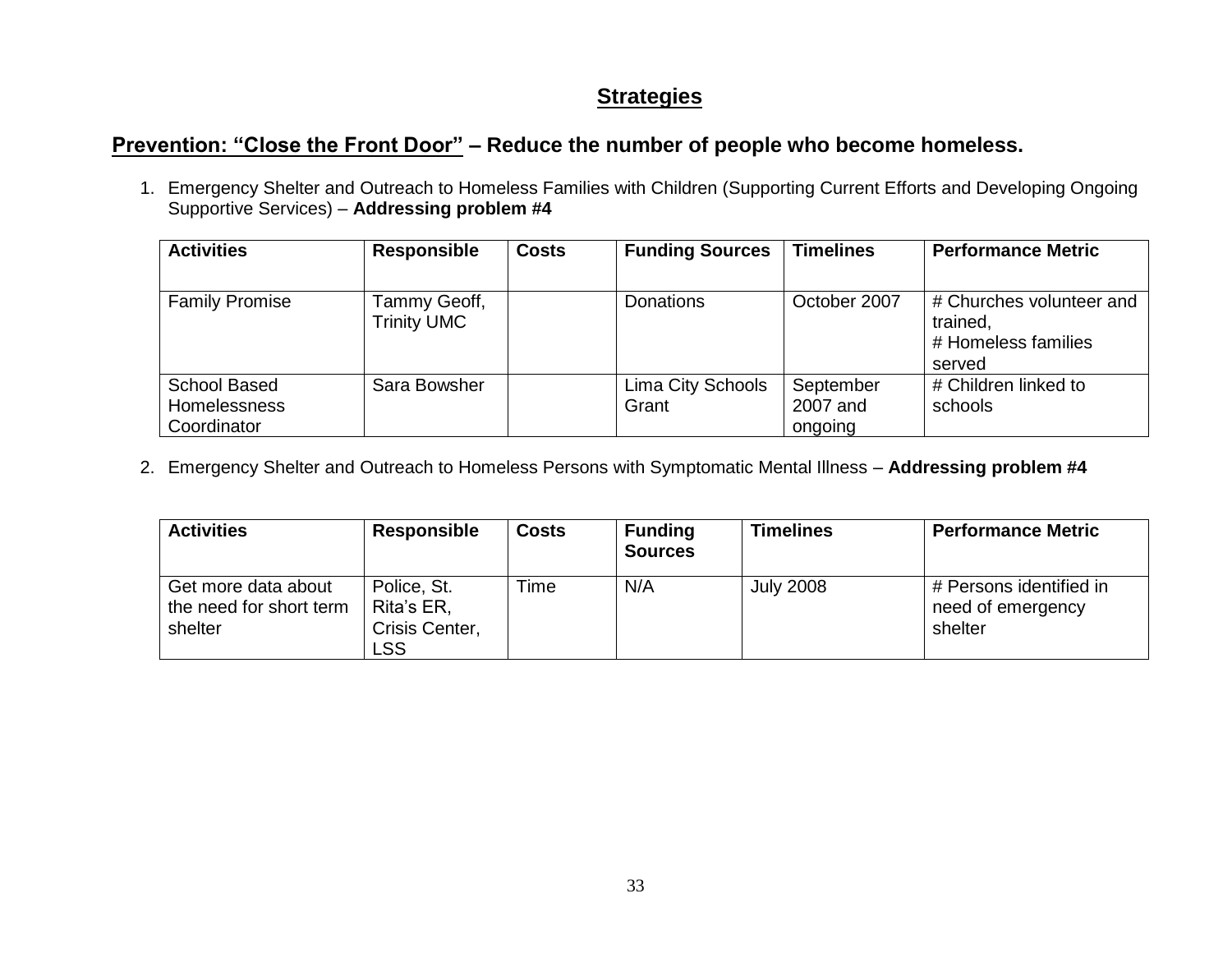3. Cultural Awareness (Emphasis on Culture of Poverty and Training in the Bridges Out of Poverty Model) – **Addressing problem #8**

| <b>Activities</b>                                                              | <b>Responsible</b>   | <b>Costs</b>      | <b>Funding</b><br><b>Sources</b> | <b>Timelines</b> | <b>Performance Metric</b>                                                                                        |
|--------------------------------------------------------------------------------|----------------------|-------------------|----------------------------------|------------------|------------------------------------------------------------------------------------------------------------------|
| Getting Ahead in a Just<br>Getting By World                                    | <b>LACCA</b>         | <b>Staff Time</b> | N/A                              | <b>Fall 2007</b> | # People Attending                                                                                               |
| Create trainers for<br>each agency in Bridges<br>Out of Poverty                | <b>LACCA</b>         | \$4000            | Each Agency                      | <b>Fall 2008</b> | Trainer identified and<br>sessions scheduled, #<br>Trainers trained,<br># Attendees, # Agencies<br>participating |
| Assess need for<br>ongoing cross system<br>discussions among<br>provider staff | Continuum of<br>care | Time              | N/A                              | <b>Fall 2008</b> | Plan for Cross System<br>Training                                                                                |

4. Improve Job Skills / Employment – **Addressing problem #2**

| <b>Activities</b>                                                                        | <b>Responsible</b>                           | <b>Costs</b> | <b>Funding Sources</b> | <b>Timelines</b> | <b>Performance Metric</b> |
|------------------------------------------------------------------------------------------|----------------------------------------------|--------------|------------------------|------------------|---------------------------|
| Convene a focus group<br>of job skill /<br>employment resources<br>to develop strategies | Continuum of<br>Care / Housing<br>Consortium | Time         | N/A                    | <b>Fall 2009</b> | <b>Strategy Developed</b> |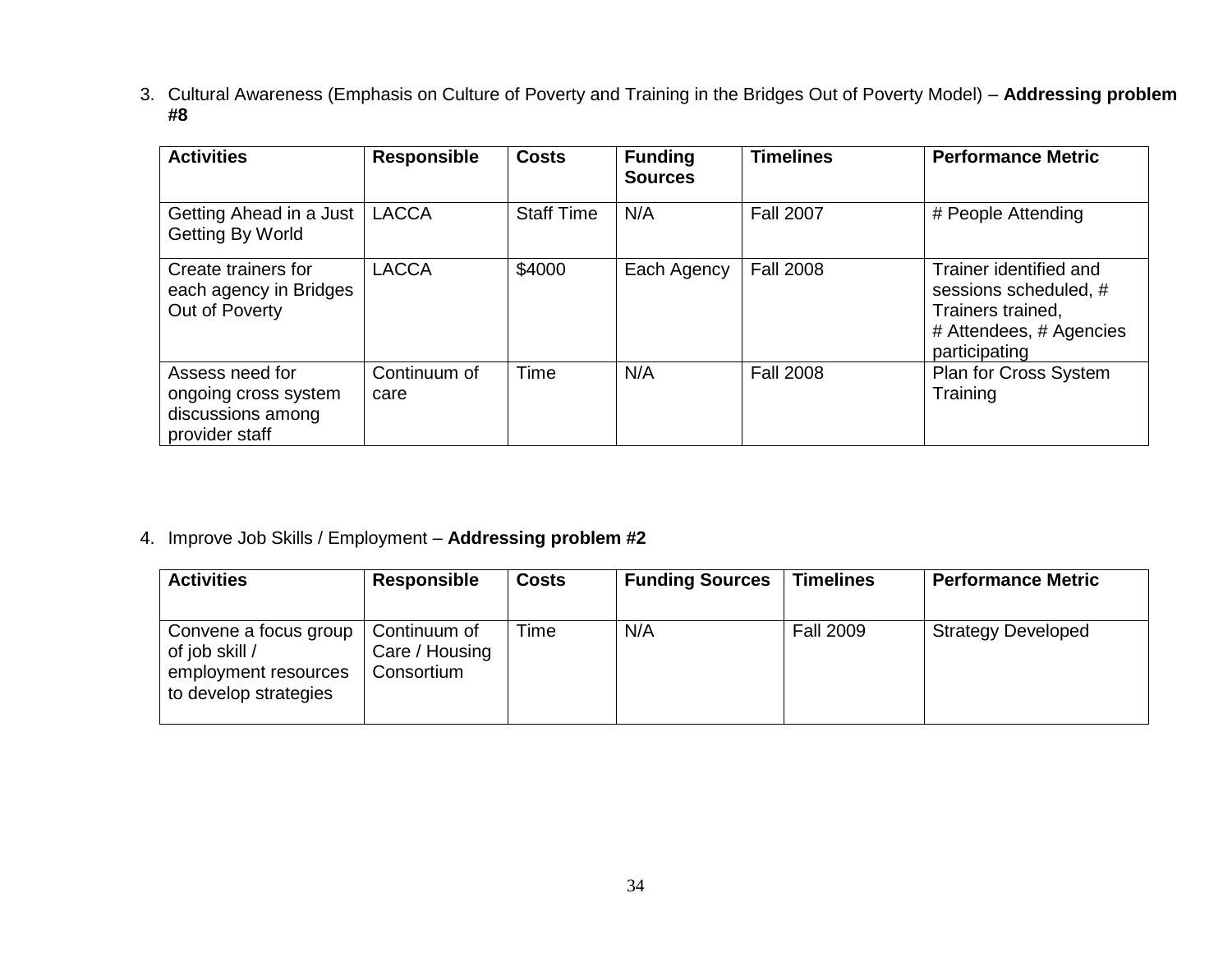5. Coordination of Social Services (Single Access Point with Emphasis on Behavioral Health Services – Mental Illness and Addiction) – **Addressing problems #1, #3 c, #5, #6, #7, #8**

| <b>Activities</b>                                                                                                                     | <b>Responsible</b>                                                             | <b>Costs</b>      | <b>Funding Sources</b>                                        | <b>Timelines</b>                   | <b>Performance Metric</b>                                                                                           |
|---------------------------------------------------------------------------------------------------------------------------------------|--------------------------------------------------------------------------------|-------------------|---------------------------------------------------------------|------------------------------------|---------------------------------------------------------------------------------------------------------------------|
| Hire a Cross System<br><b>Homelessness</b><br>Coordinator - Single<br>Point of Access for<br>housing services for<br>working families | Met Housing                                                                    | \$40,000          | <b>ODOD Grant</b>                                             | January 2008<br>- December<br>2009 | <b>Coordinator Hired</b><br>Agency Host Identified<br>22 Families for average<br>15 months<br># Successfully placed |
| <b>System Coordination</b><br>Team of Major<br>Agencies                                                                               | Outreach<br>Committee,<br>Lima City<br><b>Homeless</b><br>Coordinator,<br>etc. | <b>Staff Time</b> | ACDJFS, LACCA,<br>AMHA, LCS<br><b>Homeless</b><br>Coordinator | January 2008                       | # of individuals/families<br>helped with housing and<br>other needs                                                 |

**Intervention: "Open the Back Door" - Increase placement into supported housing of people who are currently experiencing homelessness.**

6. Increase and enhance permanent supported housing for people with disabilities. **Addressing problems #1, #6, #7**

| <b>Activities</b>        | <b>Responsible</b>   | <b>Costs</b> | <b>Funding Sources</b> | <b>Timelines</b> | <b>Performance Metric</b> |
|--------------------------|----------------------|--------------|------------------------|------------------|---------------------------|
|                          |                      |              |                        |                  |                           |
| Supportive housing for   | <b>Mental Health</b> |              | Mental Health and      | Ongoing          | # People maintain stable  |
| people with mental       | and Met              |              | Met Housing            |                  | housing                   |
| illness and/or addiction | Housing              |              |                        |                  |                           |
| Supportive housing for   | MRDD and Met         |              | MRDD and Met           | Ongoing          | # People maintain stable  |
| people with              | Housing              |              | Housing                |                  | housing                   |
| developmental            |                      |              |                        |                  |                           |
| disabilities             |                      |              |                        |                  |                           |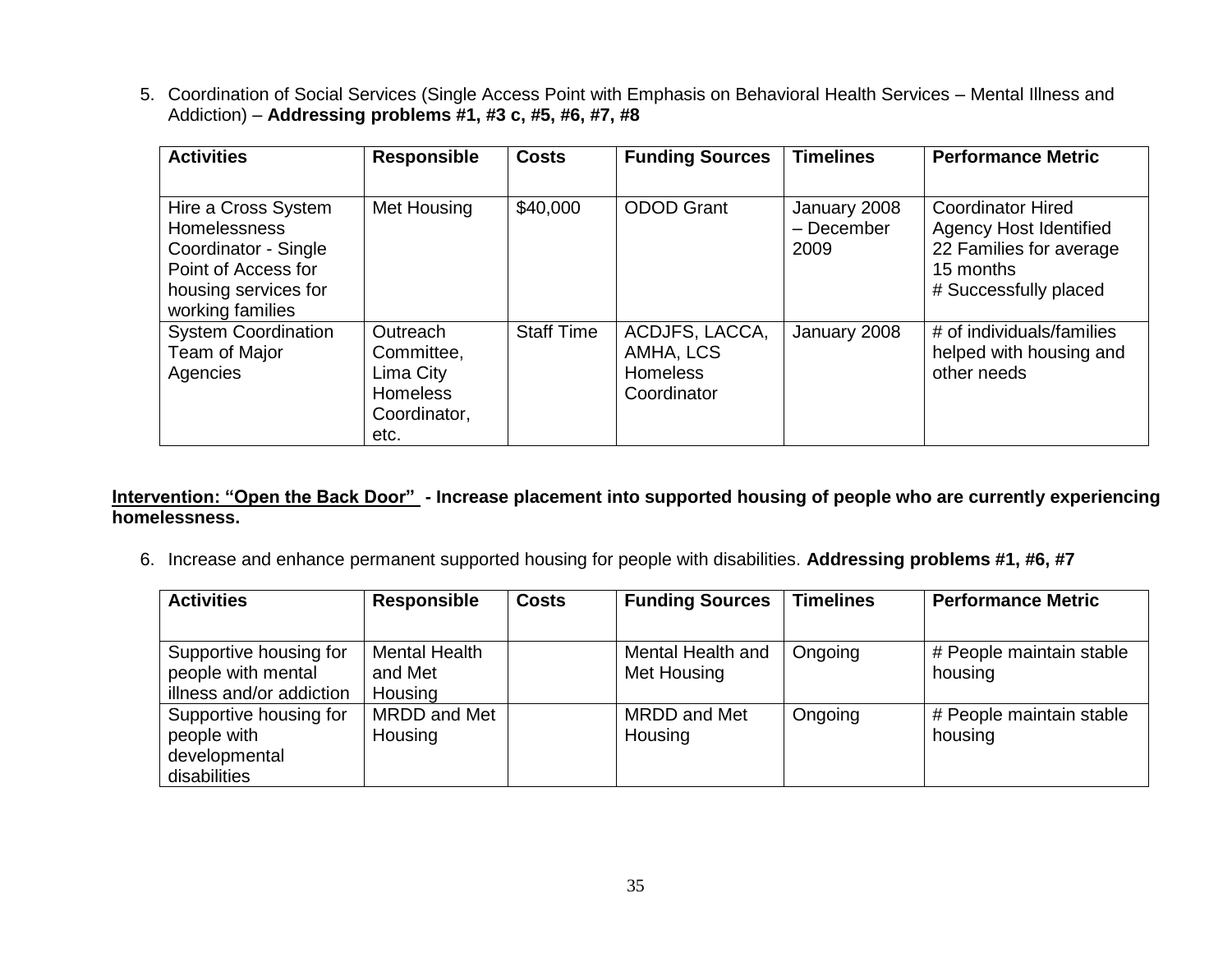7. Improved discharge planning for - youth aging out of DYS, youth aging out of foster care, offenders returning to the community from prison / jail. **Addressing problems # 6, #7**

| <b>Activities</b>                                                                                                                      | <b>Responsible</b>                                | <b>Costs</b>      | <b>Funding Sources</b>                         | <b>Timelines</b> | <b>Performance Metric</b>                                                 |
|----------------------------------------------------------------------------------------------------------------------------------------|---------------------------------------------------|-------------------|------------------------------------------------|------------------|---------------------------------------------------------------------------|
| Rely<br>Re Entry for Local<br>Youths ages 10 - 21                                                                                      | DYS, FRC,<br>LSS & Allen<br>Co. Juvenile<br>Court | <b>Staff Time</b> | DYS, FRC, LSS &<br>Allen Co. Juvenile<br>Court | Ongoing          | # Successfully Returned<br>to Community                                   |
| Law Enforcement<br><b>Criminal Justice Task</b><br>Force                                                                               | MRDD /<br>MHRSB / DRC<br>/ JAIL                   | Time              | <b>MRDD / MHRSB</b>                            | Ongoing          | # Prisoners Successfully<br><b>Linked to Community</b><br><b>Services</b> |
| Develop Focus Group<br>for $18 - 21$ year olds to<br>identify:<br>• Emergency<br>housing-focus on<br>CJ system<br>• Supportive housing | Housing<br>Consortium /<br>Continuum of<br>Care   |                   |                                                | <b>Fall 2008</b> | Plan Developed for this<br>Population                                     |

8. Ongoing Oversight of Blueprint Strategies (Monitor and Assess Progress / Identify New Priorities) **Addressing problem #5**

| <b>Activities</b> | <b>Responsible</b>                              | <b>Costs</b> | <b>Funding Sources</b> | <b>Timelines</b> | <b>Performance Metric</b> |
|-------------------|-------------------------------------------------|--------------|------------------------|------------------|---------------------------|
| To Be Determined  | Housing<br>Consortium /<br>Continuum of<br>Care |              |                        |                  |                           |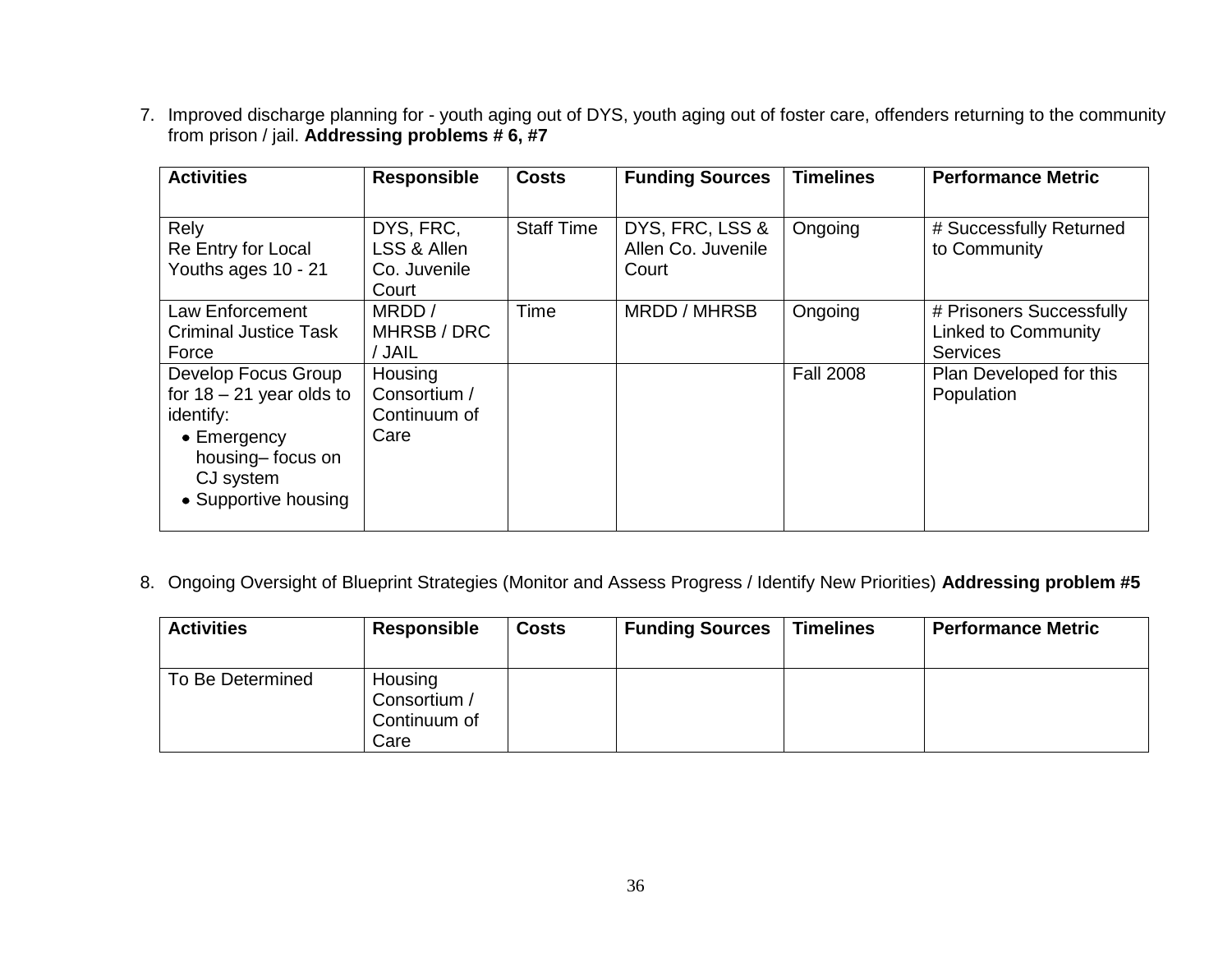# BLUEPRINT CORE TEAM

# **Charter**

**Mission:** All families and persons experiencing the possibility of homelessness in Allen County will have a permanent, safe and affordable place to call home.

**Goal:** To develop a strategy by August 2007 approved by the Continuum of Care to end homelessness in Allen County in 10 years.

**Background:** Over 150,000 Americans experience homelessness every year according to the United States Interagency Council on Homelessness. Over 330 people have been identified in Allen County as homeless in the latest "Point in Time" Survey conducted by the Survey Committee of the Allen County Continuum of Care.

Why should we be concerned?

- The group consumes a disproportionate amount of costly resources.
	- o Emergency Medical Services
	- o Psychiatric Treatment
	- o Detox Facilities
	- o Shelters
	- o Law Enforcement and Corrections
- There is a visible impact on the community's safety and attractiveness.
- This group is in great need of assistance and special services.

#### Why focus on this issue now?

- $\bullet$ New technologies exist like Housing First Strategies and Assertive Community Treatment to keep people off the streets and in their own homes.
- There is a new commitment by the President to end homelessness.
- There is a new spirit of partnership and trust among diverse agencies, organizations and churches to work together toward a solution.

**Scope Overview:** The project will involve the following phases to be completed over the course of the next four months –

- 1. Identify the members of a Core Team to serve in an advisory / oversight role in the writing of the 10 year plan
- 2. Collect data to be used in decision making
- 3. Define the homelessness problem in Allen County
- 4. Develop strategies and an action plan to address the problem
- 5. Present the plan to the Continuum of Care for approval

**Final Deliverable:** A ten year plan to end homelessness in Allen County that will be approved by the Continuum of Care to be presented to the Housing Consortium of Allen County for final approval.

#### **Budget:** Time commitment of the writing team and the members of the Core Team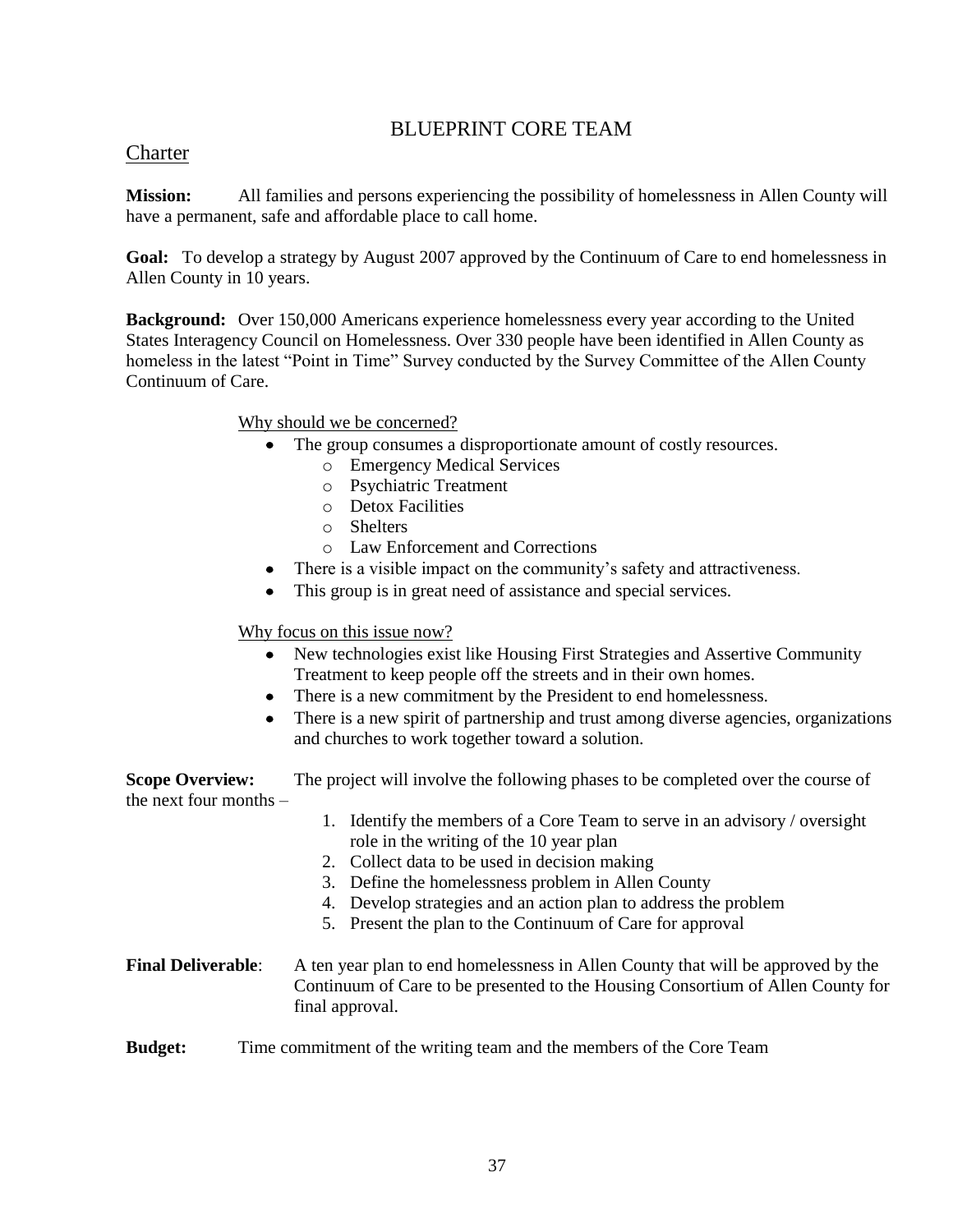**Boundaries / Constraints / Authority:** The Core Team serves on a time limited basis as an advisory committee to the writing team. Once the plan is written and approved for submission to the Continuum of Care the work of the Core Team is completed.

**Communication / Feedback:** The Core Team will have four monthly meetings, the third Tuesday of April, May, June and July. Material to be discussed at each meeting will be sent at least one week prior to the meeting via email. Each meeting will last no more than 2 hours.

> Any changes will be communicated to each Core Team member through email within a week.

#### **Estimated Date for Completion:** August 15, 2007

**Sponsor:** Allen County Continuum of Care

**Core Team Members:** Alex Clow, Mike Stahl (APA); Alice Giesken, Mike Schoenhofer (Mental Health and Recovery Services); Amy Sackman Odum, Joann Hamel (City of Lima); Reverend J. Norbert Howe (Catholic Charities); Barb Massa (New Lima); Bev Driver (Allen County Health Department); Bruce Wells (Allen County); Chuck Ferguson (Lima Rescue Mission); Cora Hamman (Career Development); Darrel Craft (Allen County Jail); Tammie Colon, Dan Faraglia, Deb Stinson (Lutheran Social Services); Daniel Hughes (Metropolitan Housing); Dick Weichart (St. Vincent de Paul); Anne Dunbar (MRDD); Heather Powell (DRC); Veronica Hyde (LACCA); Ed Monford (Criminal Justice Coordinator); Jackie Youngblood (RSC); Jody Slemmons (ODOT); Joe Moran (ODNR); John Smith (YMCA); John Schneider (Pathfinder House); Jolene Joseph (Allen County Health Partners); Katie Sielschott (ASTOP); Marilyn Cipollone (Samaritan House); Mark Skaja (St. Rita"s Medical Center); Marketa Robinson (Lima UMADAOP); Mary Early (Allen County FCFC); Melissa Carl (Family Resource Center); Michael Hayden (United Way); Tamara Curtis (Veterans Affairs); Rhonda Henderson-Laidlaw (SAFY); Sara Bowsher (Lima City Schools); Tracy Taylor, Caryn Strayor (Allen County DJFS); Tami Gough (Trinity United Methodist Church).